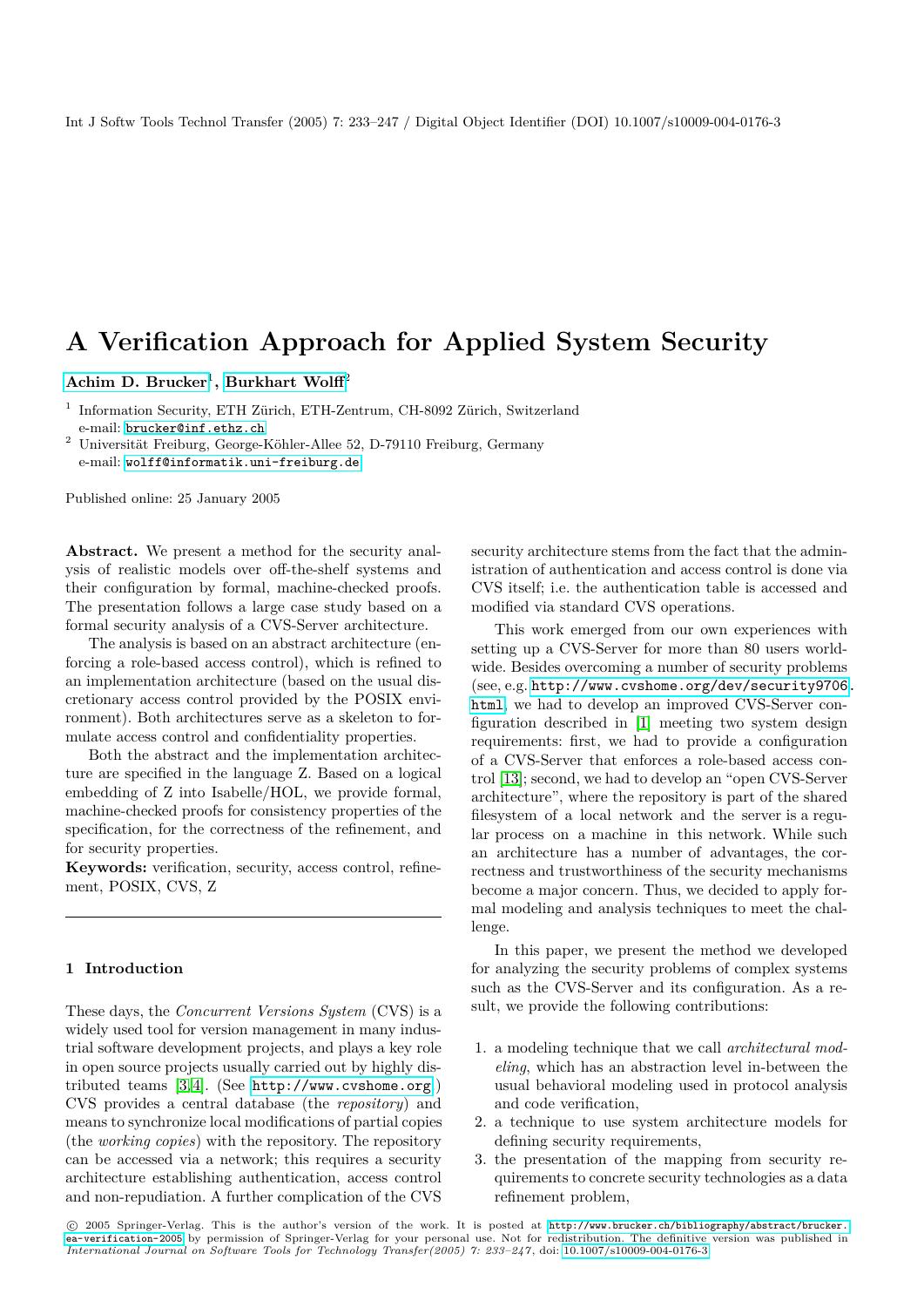- 4. mechanized proof-techniques for refinements and security properties over system transitions, and
- 5. reusable models for widely used security technologies.

In particular, we provide means to model a certain type of security policies, and show how security analysis can be performed not only on the abstract, but also on the concrete level.

The paper is organized as follows: After introducing some background material, e.g. CVS, our chosen specification formalism Z and the architectural modeling style, we present the model of the abstract system architecture. We proceed with the model of the POSIX filesystem as an infrastructure for the implementation architecture, and present the implementation architecture itself. Then, we describe the refinement relation between the system architecture and the implementation architecture, and the analysis of security properties at the different layers based on formal proofs in an interactive theorem prover.

## **2 Background**

## *2.1 The CVS Operations*

For the purpose of this paper, it is sufficient to mention only the most common CVS commands (initiated by the client). These are: login for client authenticating, add for registering files or directories for version control, commit for transferring local changes to the repository, and update for incorporating changes from the repository (e.g. fetching the latest version from the repository) into the working copy. Additionally, CVS provides functionality for accessing the history, for branching, for logging information which is out of the scope of this paper, and a mechanism for conflict resolution (e.g. merging the different versions) which is only modeled as an abstract operation. Further, in order to facilitate both the refinement and the security analysis, we will include in our CVS model a operation which is strictly speaking not part of CVS but of the operating system: the operation modify. This operation models changes of the working copy, e.g. by editing a file.

## *2.2 Z and Isabelle/HOL-Z*

As our specification formalism, we chose Z [16] for the following reasons: first, Z fits our modeling problem since the complex states of our components suggest to use a for[ma](#page-1-0)lism with rich theories for data-structures. Second, syntax and semantics of Z are spe[cifie](#page-14-1)d in an ISOstandard;<sup>1</sup> for future standardization efforts of operating system libraries (e.g. similar to the POSIX [17] model in Sec. 3.3.2), Z is therefore a likely candidate. Third, Z comes with a data-refinement notion [16, p. 136], which provides a correctness notion of the underlying "security technology mapping" between the two architectures and a means to compute the proof ob[liga](#page-14-2)[tio](#page-14-3)ns. We assume a rough familiarity with Z (the interested reader is referred to excellent textbooks [on](#page-13-3) Z such as [16, 18]).

As our modeling and theorem-proving environment, we chose Isabelle/HOL-Z [2], which is an integrated documentation, type[-ch](#page-14-4)ecking, and theorem-proving environment for Z specifications, which is built on top of Isabelle/HOL. Isabelle [9] is a *generic* theorem prover, i.e. new object logics can be introduced by specifyin[g t](#page-14-5)heir syntax and inference rules. Isabelle/HOL is an instance of Isabelle with Church's *higher-order logic* (HOL) [7], a classical logic with equality. Isabelle/HOL-Z is a conservative embedding of Z into HOL (which is semantically isomorphic to Z). As a result, Isabelle/HOL-Z combines up-to-date theorem proving technology with a widespread, standardized specification formalism, and powerful documentation facilities.

#### *2.3 Architectural Modeling*

As a means to identify conceptual entities of the problem domain and to structure the overall specification, we found it usefu[l](#page-13-4) [to d](#page-14-6)escribe the *architecture* of the system on several abstraction layers. Following Garlan and Shaw's approach [6, 15], architectures are composed by *components* (such as *clients*, *servers* or *stores* like the filesystem) and *connectors* (like *channels*, *shared variables*, etc). In this terminology it is straight forward to make the mentioned architec[tu](#page-2-0)res more precise (as implementation architecture, we present the intended "open server architecture", see Fig. 1). We assume for each operation (such as add) a shared variable as connector that keeps all necessary information that goes to and from the components. This paves the way to formalize this architecture by describing the transition relation of the combined system by the parallel composition of the local transition relations of the components synchronized over the corresponding shared variable. Since such transition relations can be represented in Z by *operation schemas*, we can thus define, for example:

$$
CVS\_add = Client\_add
$$

*∧ Server add \ add*shared variable

where *∧* is the schema-conjunction and *\* the hiding operator (i.e. an existential quantifier). Throughout this paper, we will only present combined operation schemas and model properties over the transitive closure of their transition relations.

## *2.4 Architecture Refinement*

When analyzing security architectures o[ne c](#page-3-0)an separate an *abstract security architecture* (see Sec. 3.2), which

<span id="page-1-0"></span><sup>1</sup> Z formal specification notation Âŋ syntax, type system and semantics, 2002. ISO/IEC 13568:2002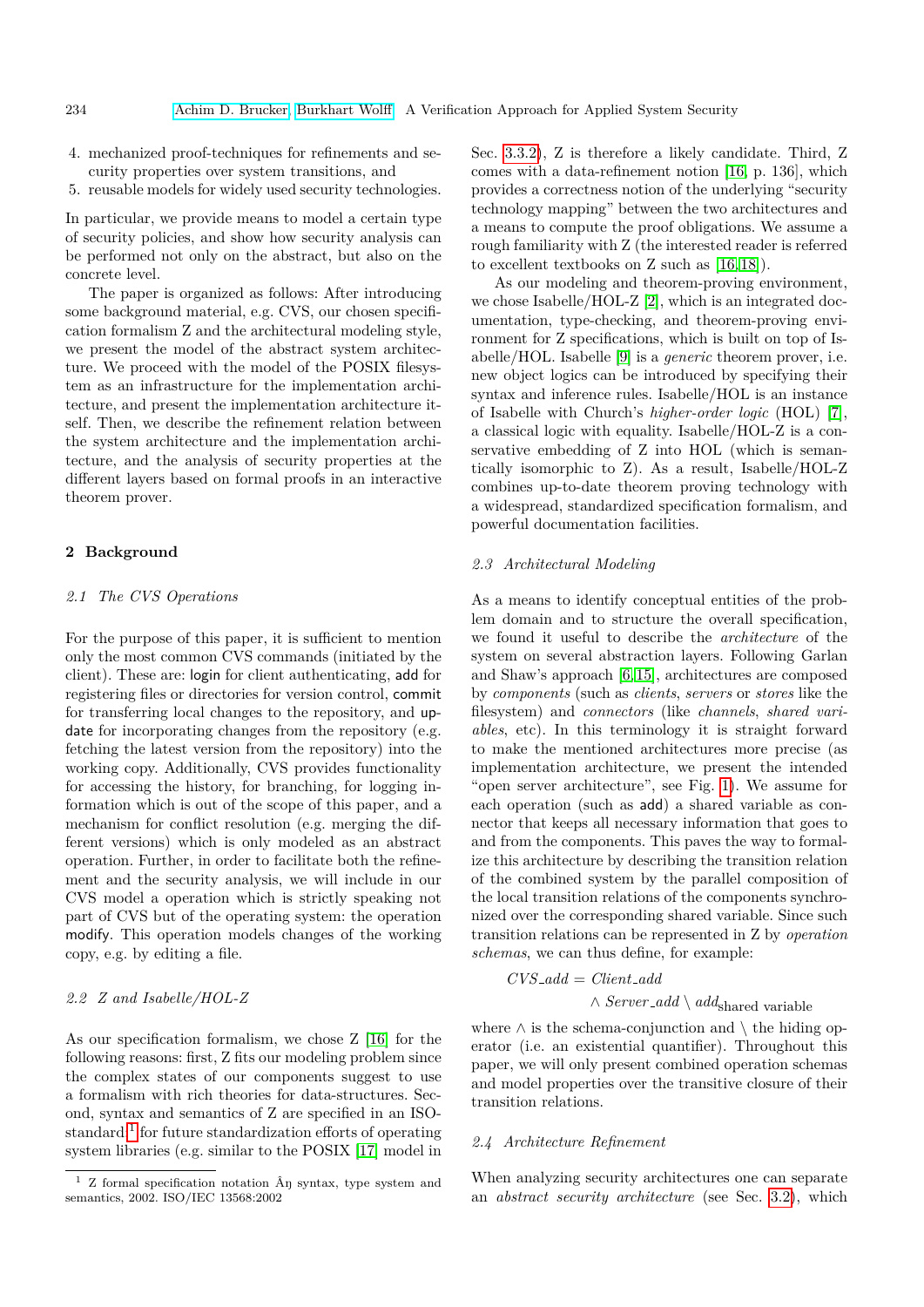

Fig. 1: The different CVS-Server architectures

i[s me](#page-5-1)rely a framework for describing the security requirements, fro[m](#page-2-1) an *implementation architecture* (see Sec. 3.3) where a mapping to security mechanisms is described (see Fig. 2). By connecting the abstract and the concrete layer formally, it is possible to reason about safety and security properties on the abstract level. Such a connection between abstract and more concrete views on a system and their semantic underpinning is wellknown under the term *refinement*, and securi[ty t](#page-14-3)[ech](#page-14-7)nology mappings can be understood as a special case of this. Various refinement notion[s ha](#page-14-2)ve been proposed [18, 11]; in our setting, we chose to use only a simple data refinement notion following Spivey [16].

#### *2.5 Security Models vs. Security Technologies*

Many securit[y m](#page-14-0)odels distinguish between *objects* (e.g. data) and *subjects* (e.g. users). Using *role-based access control* (RBAC) [13] one assigns each subject at least one role (e.g. the role "administrator"), and access of objects is granted or denied by the role a subject is acting in. Further, roles can be hierarchically ordered, e.g. subjects in the role "administrator" are allowed to do everything other roles are allowed to. Our CVS-Server uses such a *hierarchic RBAC* model.

In an RBAC model, the decision, which roles may have access to which objects is done during system design and cannot be changed by regular users. In con-



<span id="page-2-1"></span>Fig. 2: Refining Security Architectures

<span id="page-2-0"></span>trast, in a *discretionary access control* (DAC) model, every object belongs to a specific subject (its *owner*), and the owner is allowed to change the access policies at any time, hence "discre[tion](#page-14-1)ary". For example a DAC implementation that also allows grouping users is the Unix/POSIX filesystem layer [17] access co[ntro](#page-14-8)l.

Based on a DAC that supports groups, one can 'implement' an RBAC model by a special setup [12]. We use a similar technique to implem[ent a](#page-6-0) hierarchic RBAC model for our CVS-Server on top of the POSIX filesystem layer, which is described in Sec. 3.3.3. However, we will analyze the concrete form in which DAC is implemented in POSIX and not a conceptual model thereof.

### **3 The CVS-Server Case Study**

The Z specification of the CVS-Server [1] consists of more than 120 pages, and the associated proof scripts are [a](#page-3-1)bout 13000 lines of code. The organization of the Z-sections follows directly the overall scheme presented in Fig. 3. The Z-sections *AbsState* and *AbsOperations* are describing the abstract system architecture of the client and the server components. The Z-section *SysConsistency* contains the consistency conditions (conservatism of axiomatic definitions, definedness of applications, nonblocking operation schemas) of the system architecture. This is mirrored at the implementation architecture level by the structures *FileSystem*, *CVS-Server*, and *ImplConsistency*. The Z-section *Refinement* contains the usual abstraction predicates relating the abstract and the concrete states, and also the proof obligations for this refinement. The security properties, together with the corresponding proof obligations, are defined in the sections *SysArchSec* and *ImplArchSec*.

#### *3.1 Entities of the Security Model*

Following the standard RBAC model, we introduce abstract types for CVS clients (users) *Cvs Uid*, permissions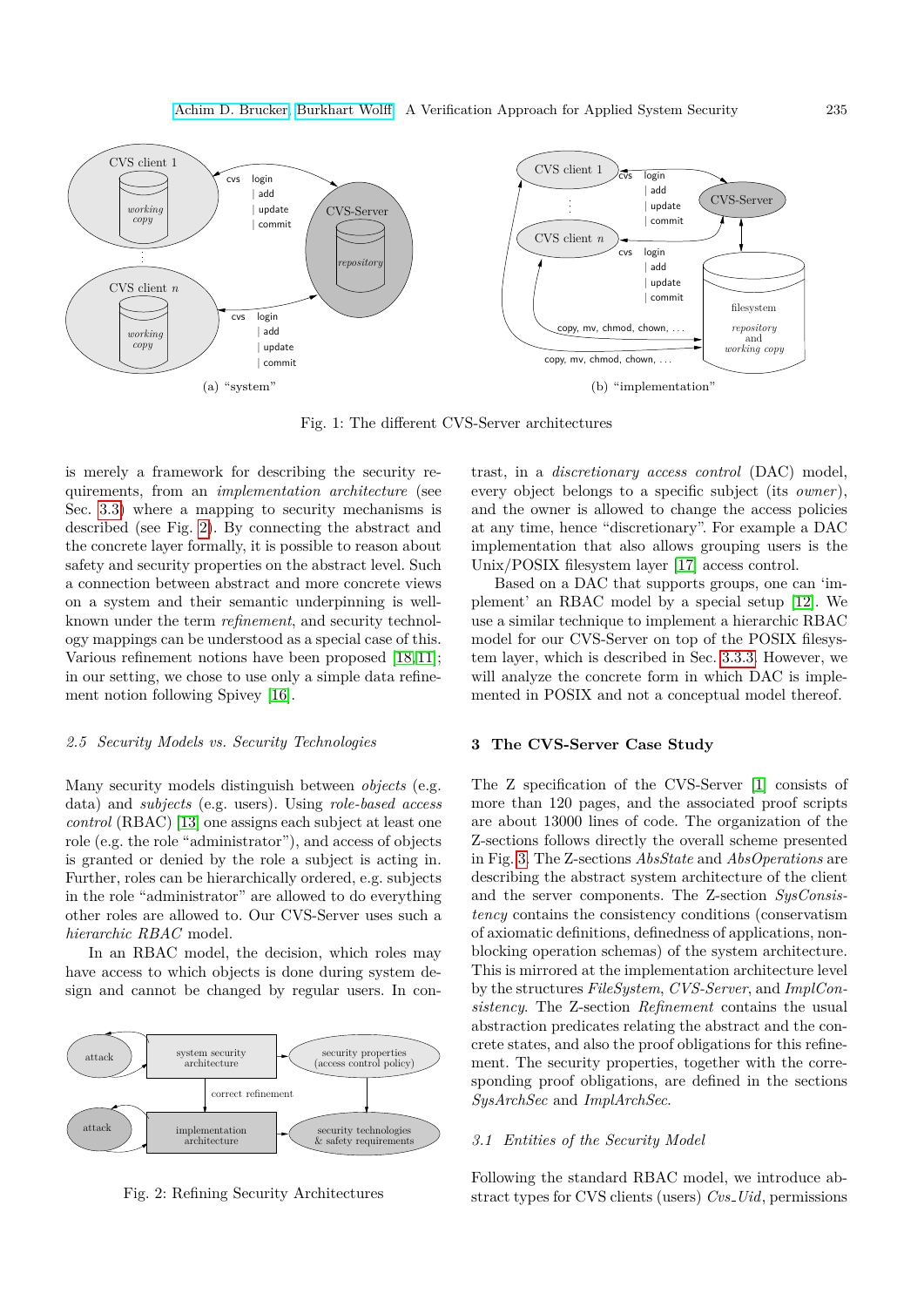

Fig. 3: Organizing the Specification into Z-sections

*Cvs Perm* (which are isomorphic to roles in our setting), and CVS passwords *Cvs Passwd* used to authenticate a CVS client for a permission:

#### [*Cvs Uid, Cvs Perm, Cvs Passwd*]

Permissions are hierarchically organized by the reflexive and transitive relation *cvs perm order* (over permissions *Cvs Perm*) with *cvs adm* as greatest element:

| $\cos_{\theta}$ cvs_public : $Cvs\_Perm$                                           |
|------------------------------------------------------------------------------------|
| $\textit{cvs\_perm\_order}: \textit{Cvs\_Perm} \leftrightarrow \textit{Cvs\_Perm}$ |
| $\cos_{\theta}$ rem_order = cvs_perm_order*                                        |
| $\forall x : Cvs\_Perm \bullet (x, cvs\_adm) \in cvs\_perm\_order$                 |
| $\forall x : Cvs\_Perm \bullet (cos\_public, x) \in \text{cos\_perm\_order}$       |
| $\forall x : Cvs\_Perm \bullet (x \neq cvs\_adm) \Rightarrow$                      |
| $(cvs\_adm, x) \notin cvs\_perm\_order$                                            |
| $\forall x : Cvs\_Perm \bullet (x \neq cvs\_public) \Rightarrow$                   |
| $(x, cvs\_public) \notin \textit{cvs\_perm\_order}$                                |
| $\forall x : Cvs\_Perm \bullet \exists y : Cvs\_Perm \bullet$                      |
| $(x, y) \in \textit{cvs\_perm\_order}$                                             |

We turn now to the security entities and mechanisms of the CVS-Server and the clients: first we have to model the working copies and the repositories as maps assigning *abstract names Abs Name* to *data Abs Data* (both types are abstract in our model):

[*Abs Name, Abs Data*]  $ABS$   $DATATAB \equiv Abs$   $Name \rightarrow Abs$   $Data$ 

A CVS-Server provides an authorization table, which is used to control access within the repository. The server stores for each file in the repository the required permission. These tables are modeled as follows:

 $AUTH\_TAB$   $\equiv Cvs\_Uid \times Cvs\_Passwd$ *7→Cvs Perm*  $ABS$  *PERMTAB*  $\equiv$  *Abs Name*  $\rightarrow$  *Cvs Perm* 

Clients possess in their working also a table that assigns to each abstract name a CVS client and another

<span id="page-3-1"></span>map that associates each CVS client to the password previously used during the cvs login procedure. The interplay of these tables will be discussed later, here we just define them:

<span id="page-3-0"></span> $ABS\_UIDTAB \equiv Abs\_Name \rightarrow Cvs\_Uid$  $PASSWD\_TAB \equiv Cvs\_Uid \rightarrow Cvs\_Passwd$ 

#### *3.2 The System Architecture*

In this section, we give a brief overview on how we model the system architecture, which is divided into: the state of the server (including the repository), the state of the client (including the working copy), and a set of CVS operations working over both of them.

It is a distinguishing feature of a CVS-Server to store the authentication data inside the repository such that it can be accessed and modified with CVS operations. This implies certain formal prerequisites: we require an abstract name *abs cvsauth* to be associated with data, which can be converted into an authentication table via a postulated function *authtab*.

```
abs cvsauth : Abs Name
abs_auth_of : Abs_Data \rightarrow AUTH\_TABabs\_data\_of : AUTH\_TAB \rightarrow Abs\_Dataauthtab : ABS DATATAB \rightarrow AUTH \_TABran(abs\_data\_of) \subseteq dom(abs\_auth\_of)∀ x : dom abs auth of •
         abs\_data\_of(abs\_auth\_of x) = x∀ x : AUTH TAB •
         abs_auth_of(abs_data_ofx) = x\forall r : ABS_DATATAB • abs_cvsauth \in dom(r) \Rightarrowauthtab(r) = abs_author(r \, abs\_cvsauth)
```
Modeling the server's state as a Z schema is straight forward. The state contains the repository *rep* and the map *rep\_permtab* containing the required permissions for each file. Accessing the authentication table inside *rep* will require to have the role *cvs adm*. *RepositoryState* is modeled as follows: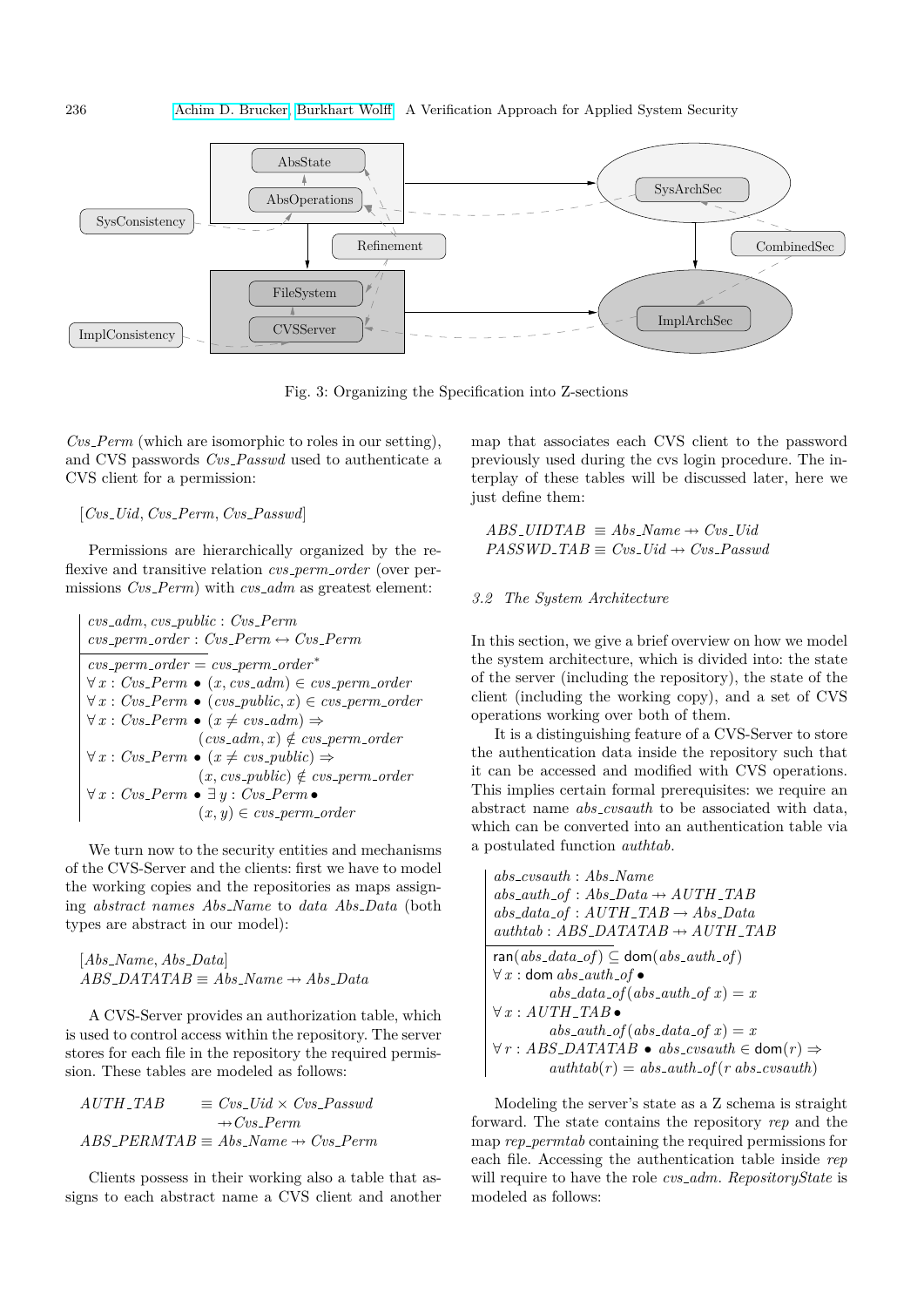| $\_\$ {RepositoryState}                          |
|--------------------------------------------------|
|                                                  |
| $rep: ABS\_DATATAB$                              |
| $rep\_permtab : ABS\_PERMTAB$                    |
| $abs\_cvsauth \in \text{dom rep}$                |
| $dom rep = dom rep\_permtab$                     |
| $rep\_permtab(abs\_cvsauth) = cvs\_adm$          |
| $rep(abs\_cvsauth) \in \text{dom abs}_-auth\_of$ |

The state of the client component contains the working copy *wc*, the *wc uidtab* assigning a CVS client to each file and a password table *abs passwd* with credentials (passwords) used in previous CVS login operations (*abs passwd* models the file .cvspass). Thus, for any data in the working copy and whenever an access to it may be processed, an individual role may be generated and validated by the server with respect to its current repository state. Further, there is a set of abstract names *wfiles* which is used as filter in update and commit operations. This filter corresponds to the concept of the *working directory* in the implementation, i.e. the effects of these operations are restricted to files stored within the working directory:

*ClientState wc* : *ABS DATATAB wc uidtab* : *ABS UIDTAB abs passwd* : *PASSWD TAB wfiles* : P *Abs Name*

In what follows, we define the abstract CVS operations that model combined state transitions of the client and the repository. Due to space reasons, we only present login and commit.

The login operation simply stores the authentication data on the client-side. This is used to authenticate a CVS user for a permissions of the client. The *∆* and *Ξ* notation is used in Z to import the schemas in two variants; one variant as a copy, the other by replacing all variables by corresponding stroked variables  $(e.g.  $wc')$$ describing the successor state. The *Ξ* also introduces equalities enforcing that the components of the previous state are equal to the post state components.

| $-abs\_login$                                                     |
|-------------------------------------------------------------------|
|                                                                   |
| $\triangle$ <i>ClientState</i>                                    |
| $E$ RepositoryState                                               |
| $passwd$ ?: $Cvs\_Passwd$                                         |
| $uid? : Cvs\_Uid$                                                 |
| $(uid?, passwd?) \in \text{dom}(authtab rep)$                     |
| $abs\_password' = abs\_password \oplus \{uid? \mapsto passwd? \}$ |
| $wc' = wc$                                                        |
| $wc\_uidtab' = wc\_uidtab$                                        |
| $w\text{files}' = w\text{files}$                                  |

The commit (ci) operation usually takes a set of files as arguments (here denoted by *files*?). The case that no arguments may be passed is modeled by the possibility to set *files*? to the set of all files *ABS NAME*.

Now we address the core of our hierarchic RBAC model of the system architecture, the *has access* predicate. As a prerequisite, we define the shortcut is valid in for checking that a CVS client, together with a credential (password), represents a valid role with respect to the current repository:

$$
\begin{array}{|l|l|l|}\n\hline\n\text{is-valid_in}' &:\n\begin{array}{l} (C & \text{is}\_Vid \times \text{Cvs}\_Passwd) \\ \hline\n\end{array} \\
\hline\n\end{array}\n\quad\n\begin{array}{|l|l|}\n\hline\n\text{vrole}: \text{Cvs}\_Uid; \text{pwd}: \text{Cvs}\_Passwd; \\
\hline\n\text{rep}: \text{ABS}\_DATATAB \bullet \\
\text{(role, pwd)} \text{is}\_valid\_in \text{rep} \\
\hline\n\end{array}
$$
\n
$$
(role, pwd) \in \text{dom}(\text{authtab}(\text{rep}))
$$

Further, the *has\_access* predicate ensures is\_valid\_in and that the permissions resulting from these credentials are sufficient to access the requested file according to the role hierarchy: *has access* : P(*ABS PERMTAB*

| $has\_access$ $\perp$ $\mathbb{P}(ABS\_PERMTAB)$                            |
|-----------------------------------------------------------------------------|
| $\times ABS\_DATATAB \times PASSWD\_TAB$                                    |
| $\times Abs\_Name \times Cvs\_Uid$                                          |
| $\forall$ rep_pt: ABS_PERMTAB; rep: ABS_DATATAB;                            |
| ${\it putb}: PASSWD\_TAB; \ {\it file: Abs\_Name};$                         |
| $role: Cvs\_Uid \bullet$                                                    |
| $has \_\, access (rep\_pt, rep, putb, file, role)$                          |
| $\Leftrightarrow$ $(\text{role}, \text{putb}(\text{role}))$ is_valid_in rep |
| $\wedge (rep\_pt(file),authtab(rep)(role, putb(role)))$                     |
| $\in \textit{cvs\_perm\_order}$                                             |
|                                                                             |

The commit operation consists of the construction of a new repository  $rep'$  and a new table with required permissions *rep\_permtab*<sup>*'*</sup> which were constructed via the override operator *⊕* from previous states of these tables. For rep<sup>'</sup>, three cases can be distinguished: (i) either a file in the repository does not occur in the working copy, then it is unchanged, or (ii) it occurs in the working copy but not in the repository, then it is copied provided a valid permission is available in the *wc uid tab* of the working copy, or (iii) the file exists both in working copy and repository, then the working copy file overrides the repository file whenever the client has access:

| $abs\_ci$                                                                         |
|-----------------------------------------------------------------------------------|
| $\Xi$ ClientState                                                                 |
| $\triangle$ RepositoryState                                                       |
| $files? : \mathbb{P} \text{ Abs} \text{.} Name$                                   |
| $(wfiles \cap files?) \subseteq \text{dom } wc$                                   |
| $rep' = rep \oplus (\{n : wfiles \cap files? \mid n \notin \text{dom rep}\})$     |
| $\wedge n \in$ dom $wc\_uidtab$                                                   |
| $(wc\_uidtab(n), abs\_password(wc\_uidtab n))$                                    |
| is_valid_in $rep$ } $\lhd$ $wc$ )                                                 |
| $\bigoplus (\{n : \text{wfiles} \cap \text{files?} \mid n \in \text{dom rep})\}\$ |
| $\land n \in$ dom $wc\_uidtab$                                                    |
| $\wedge$ has_access(rep_permtab, rep,                                             |
| $abs\_password, n, wc\_uidtab(n))$                                                |
| $\leq w c$                                                                        |
| $rep\_permtab' = rep\_permtab \oplus \{n : wfiles \cap files? \}$                 |
| $n \notin$ dom $rep \wedge n \in$ dom $wc\_uidtab$                                |
| $\wedge$ (wc_uidtab(n), abs_passwd(wc_uidtab n))                                  |
| $\in$ dom $(\textit{authtab rep}) \bullet$                                        |
| $n \mapsto \text{authtab}(\text{rep})(\text{wc}\_ \text{uidtab}(n),$              |
| $abs\_password(wc\_uidtab~n))$                                                    |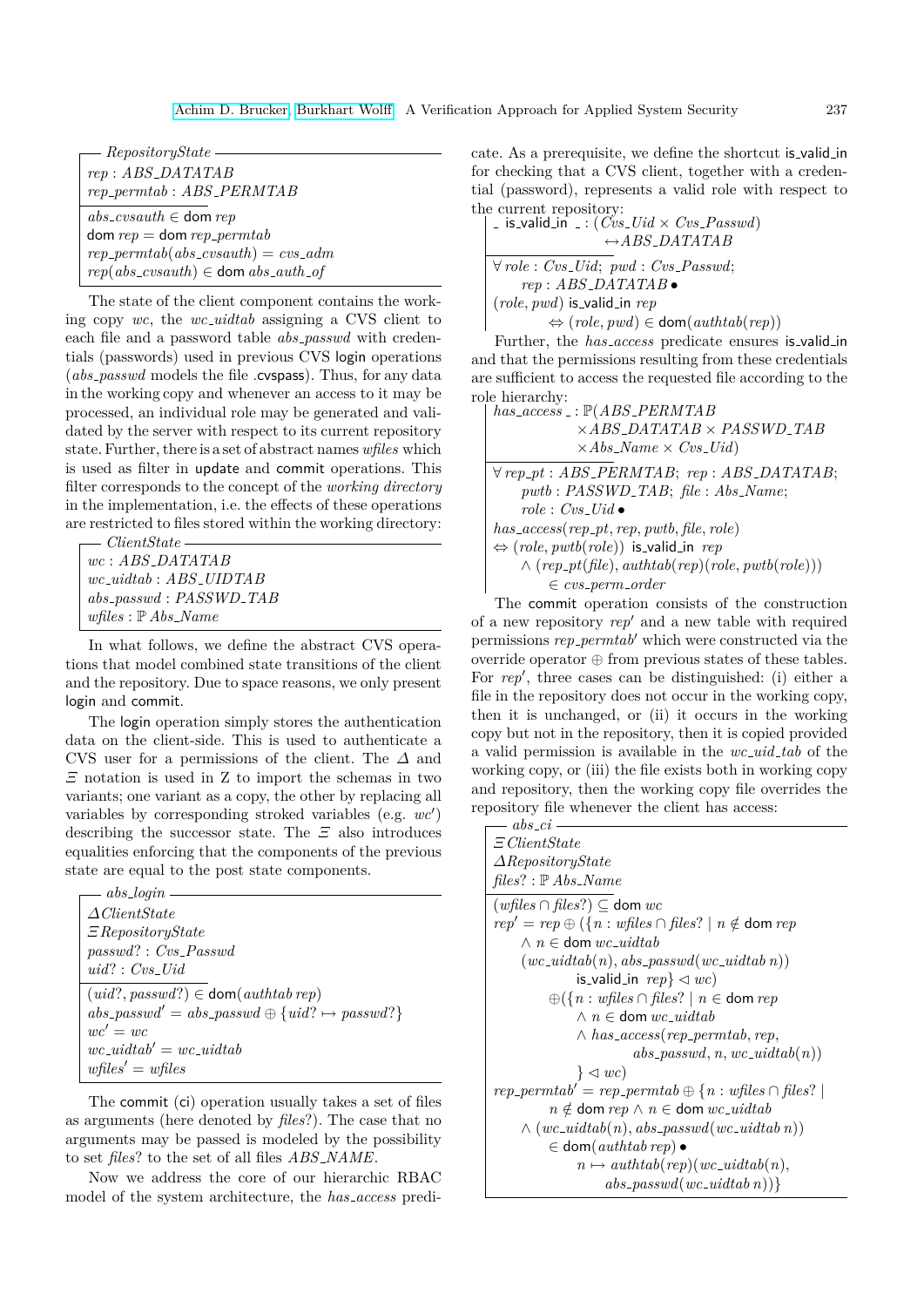The table *rep\_permtab*<sup>*i*</sup> is extended by permissions for files that are new in the repository (based on the permissions used for committing these files). Further, the table *wc uid tab* is updated by the add operation, which we omit here.

In addition to these abstract models of the CVS operations, we provide a modify operation which explicitly models interactions of users with their files via modifying the files of the working copy of the client state.

### <span id="page-5-1"></span>*3.3 The Implementation Architecture*

The implementation architecture of CVS-Server is intended to model realistically the security mechanisms used to achieve the security goals formalized in the previous system architecture. Therefore, it captures the relevant operating system environment methods, i.e. POSIX methods in our case, for accessing [file](#page-14-1)s and changing their access attri[bu](#page-13-5)tes. We derived our POSIX model by formalizing the specification documents [17] and detailed system descriptions [5] and by validating it by carefully chosen tests and by inspections of critical parts of the system sources. In this POSIX model, the *CVS Filesystem* will be embedded, i.e. a repository is described as some area in the filesystem, where file attributes are set in a suitable way.

#### 3.3.1 Modeling Basic Data Structures

We declare basic abstract sorts for POSIX user IDs, group IDs, data (file contents left abstract in this model), elementary filenames and file paths.

[*Uid, Gid, Data, Name*] *Path ≡* seq *Name*

We assume a static table *groups* that assigns to each user a set of groups he belongs to. We also describe a special user ID *root*, modeling the system administrator. As we will show later, all security goals can only be achieved for all users except *root*, because root is allowed to do (almost) everything.

<span id="page-5-0"></span> $groups: Uid \rightarrow \mathbb{P}$  *Gid root* : *Uid*

# 3.3.2 Modeling the POSIX Filesystem Access Control

Within POSIX, every file belongs to a unique pair of owner (user) and group, and file access is divided into access by the *user* (owner), the *group* or *other* (world). The POSIX *discretionary access control* (DAC) distinguishes access for reading  $(r)$ , writing  $(w)$ , and executing  $(x)$ . We also model the ["](#page-13-5)set group id"  $(sg)$  on directories, which affects the default group of newly created files within that directory (see [5] for more technical details about the Unix/POSIX DAC):

*Perm* ::= *ru*  $| wu | xu |$  *rg*  $| wg | xg |$  *ro*  $| wo | xo | sg$ 

The filesyst[em](#page-5-2) consists of a map from a file path to file content (which is either *Da[ta](#page-5-3)* for regular files or Unit for directories<sup>2</sup>) and of file attributes (assigning to each file or directory the permissions<sup>3</sup>, the user ID of the owner and the group it belongs to). Our concept of file attributes may easily be extended by adding new components to its records.

*Unit* ::= *Nil*  $FILESYS\_TAB \equiv Path \rightarrow (Data + Unit)$  $FILEATTR \equiv [perm : P\text{ Perm}; \text{uid} : \text{Uid}; \text{ gid} : \text{Gid}]$  $FILEATTR\_TAB \equiv Path \rightarrow FILEATTR$ 

We use type sums for modeling the *FILESYS TAB* which are not part of the Z standard. Type sums can simulate enumerations in Z free type definitions on the fly. The two functions  $Inl: X \to (X + Y)$  and  $Inr: Y \to$  $(X + Y)$  are provided for building type sums.

For testing if a directory contains a specific entry (either a file or a directory) we provide the function is in. Further, we provide functions that test for regular files (is file in) and for directories (is dir in); their definitions are straight forward:

$$
\begin{array}{l}\n\text{- is-in } \text{-: } Path \leftrightarrow (Path \leftrightarrow (Data + Unit)) \\
\text{- is-dir\_n } \text{-: } Path \leftrightarrow (Path \leftrightarrow (Data + Unit)) \\
\hline\n\text{- is-file_in } \text{-: } Path \leftrightarrow (Path \leftrightarrow (Data + Unit)) \\
\hline\n\forall fs : (Path \leftrightarrow (Data + Unit)); f : Path \bullet \\
\text{( } f \text{ is-in } fs) \Leftrightarrow f \in \text{dom } fs \\
\forall fs : (Path \leftrightarrow (Data + Unit)); d : Path \bullet \\
\text{( } d \text{ is-dir\_in } fs) \Leftrightarrow (d \text{ is-in } fs) \\
\land (\exists u : Unit \bullet fs(d) = Inr(u)) \\
\forall fs : (Path \leftrightarrow (Data + Unit)); f : Path \bullet \\
\text{( } f \text{ is-file_in } fs) \Leftrightarrow (f \text{ is-in } fs) \land \neg (f \text{ is-dir\_in } fs)\n\end{array}
$$

At this point we are ready to model the filesystem state, which mainly describes the map of (name) paths to their attributes. As mentioned, we require that all defined paths must be "prefix-closed", i.e. all prefix paths must be defined in the filesystem (thus constituting a tree) and point to directories.

| $- \textit{FileSystem}$                                   |
|-----------------------------------------------------------|
| $files : FILESYS\_TAB$                                    |
| $attributes: FILEATTR\_TAB$                               |
|                                                           |
| $\forall p :$ dom files $\bullet$ $(p = \langle \rangle)$ |
| $\vee$ (front(p) is_dir_in files)                         |
| $dom files = dom attributes$                              |
|                                                           |

<span id="page-5-2"></span>In addition to the filesystem state, we introduce a state schema *ProcessState* for client related information,

<span id="page-5-3"></span><sup>2</sup> We do not consider *special files*, like devices, named pipes or process files.

<sup>3</sup> The terms *attributes* and *permissions* are used interchangeably.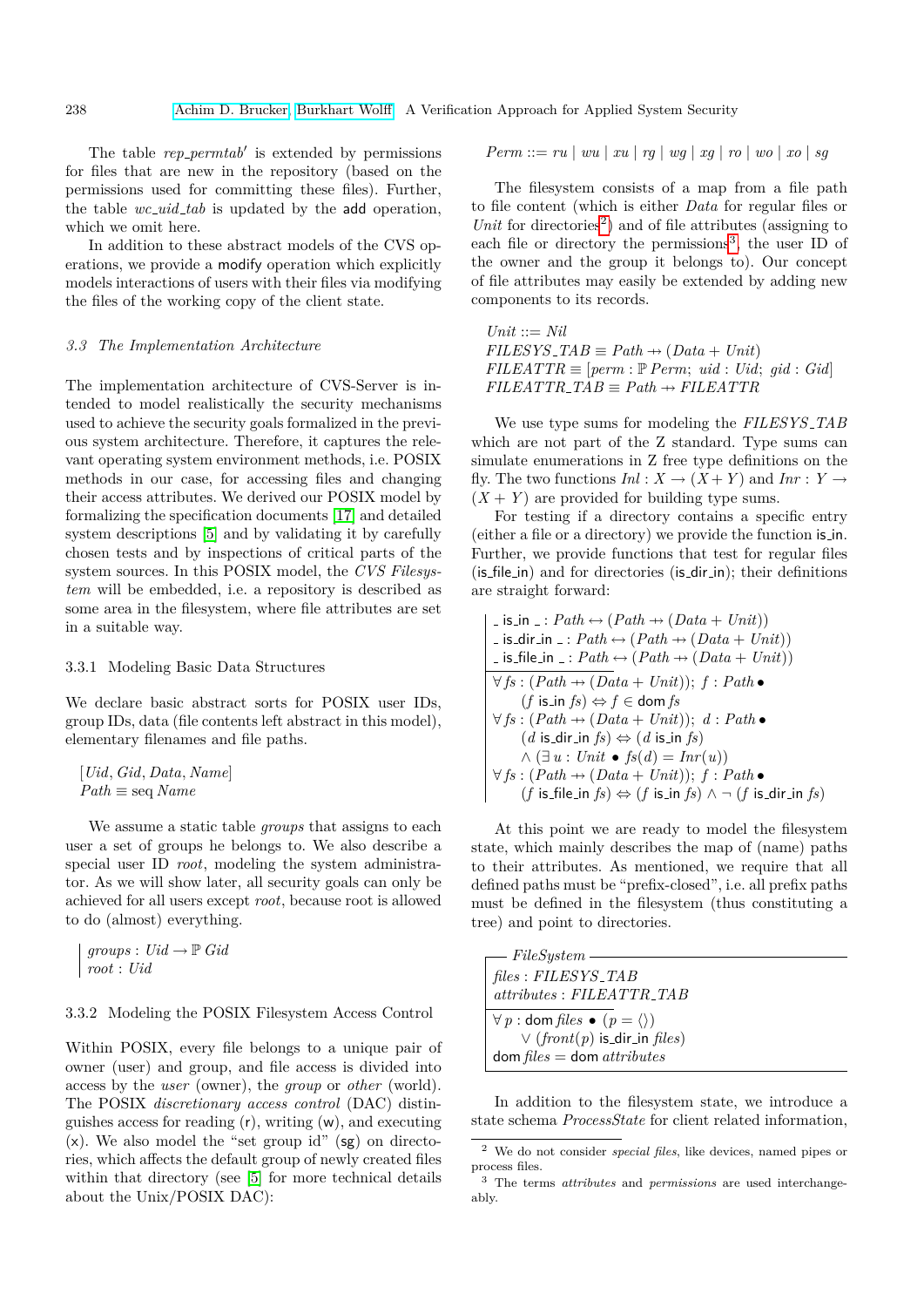*. . .*

*rm*

namely the current user and group ID, the client's umask (which is used to set the initial file attributes on new files) and current working directory (*wdir*). The working directory is often used as an implicit parameter to filesystem and CVS operations:

| $\overline{\phantom{0}}$ ProcessState $\overline{\phantom{0}}$ |
|----------------------------------------------------------------|
| uid: Uid                                                       |
|                                                                |
| qid: Gid                                                       |
| $umask : \mathbb{P}(Perm \setminus \{sq\})$                    |
| width: Path                                                    |

As a prerequisite for describing functions that do modifications on the file system, we need to model the POSIX DAC in detail. Therefore we first introduce a function *has attrib*, which decides whether the attributes (read, write and execute) of a file are set with respect to a specific user (and the groups he is a member of). Within this function, a crucial detail of the POSIX access model is formalized, namely that file access is checked by *sequentially* testing the following conditions (leading to an overall failure if the first condition fails):

- 1. If the user owns the file, he can only access the file if the access attributes for users grant access.
- 2. If the user is a member of the group owning the file, he can only access the file if the access attributes for the group grant access.
- 3. Last, the access attributes for others are checked.

These requirements may lead to some unexpected consequences, e.g. assume a user *u* being member of the group *g* and owner of a file with the permissions  $\langle$  *perm* ==  ${rg, ro}$ ,  $uid == u, gid == g$ . Curiously, file access will be denied for him, while granted for all others in his group, because the rights specified for the user precede the rights given for the group.

$$
has\_attribute : \mathbb{P}(Uid \times Path \times FILEATTR\_TAB \times Perm \times Perm \times Perm)
$$
  
\n
$$
\forall uid : Uid; fa : FILEATTR\_TAB;
$$
  
\n
$$
pu, pg, po : Perm \bullet \forall p : dom(fa) \bullet
$$
  
\n
$$
has\_attribute(uid, p, fa, pu, pg, po) \Leftrightarrow
$$
  
\n
$$
((uid = root) \vee
$$
  
\n
$$
(\forall m : \mathbb{P} \text{ Perm}; \text{ diruid} : Uid; \text{ dirigid} : Gid \mid
$$
  
\n
$$
\Diamond \text{ perm} \equiv m, \text{uid} \equiv \text{diruid}, \text{gid} \equiv \text{ dirigid} \ \Diamond
$$
  
\n
$$
= fa(p) \bullet
$$
  
\n
$$
(\text{diruid} = uid \land pu \in m) \vee
$$
  
\n
$$
(\text{diruid} \neq uid \land \text{ dirigid} \in groups(uid) \land pg \in m)) \vee
$$
  
\n
$$
(\text{diruid} \neq uid \land \text{ dirigid} \notin groups(uid) \land po \in m)))
$$

Based on *has attrib* we introduce shortcuts for checking read, write and execute attributes (e.g. *has w attrib*) of files and directories as well as definitions for checking the read, write and execute access (e.g. *has w access*).

 $has\_w\_attribute$ :  $\mathbb{P}($ *Uid*  $\times$  *Path*  $\times$  *FILEATTR\_TAB*)  $has\_r\_attribute$ :  $\mathbb{P}(Uid \times Path \times FILEATTR\_TAB)$  $has\_x\_attribute$ :  $\mathbb{P}(Uid \times Path \times FILEATTR\_TAB)$ *∀ uid* : *Uid*; *p* : *Path*; *fa* : *FILEATTR TAB •*  $has\_w\_attribute$  *(uid, p, fa) ⇔ has attrib*(*uid, p, fa, wu, wg, wo*)

 $has\_w\_access$ :  $\mathbb{P}($ *Uid*  $\times$  *Path*  $\times$  *FILEATTR\_TAB*)  $has_r\_access$ :  $\mathbb{P}(Uid \times Path \times FILEATTR\_TAB)$  $has\_x\_access$ .:  $\mathbb{P}(Uid \times Path \times FILEATTR\_TAB)$ *∀ uid* : *Uid*; *p* : *Path*; *fa* : *FILEATTR TAB •*  $has\_w\_access(uid, p, fa)$  *⇔* (*∀ pref* : *Path | pref* prefix (*front p*) *•*  $has\_x\_attribute(uid, pref, fa))$ *∧ has w attrib*(*uid, front p, fa*) *. . .*

A[s an](#page-14-1) example for our approach to specify POSIX operations, we present the (shortened) file remove specification [17], which corresponds to unlink():

*The unlink() function shall fail and shall not unlink the file if:*

- **–** *A component of path does not name an existing file or path is an empty string.*
- **–** *Search permission is denied for a component of the path prefix, or write permission is denied on the directory containing the directory entry to be removed.*

This text is formalized by a Z operation schema *rm* as follows: The first condition in the body is common for most filesystem operations and requires the path of the file must be a valid one in the filesystem table. The second condition requires that the client has write permissions on the file and the working directory ("*the directory containing the directory entry to be removed"*), which is checked via the *has w access* predicate:

| ,,,,,<br>$\Delta$ FileSystem<br>$E$ ProcessState                                                       |
|--------------------------------------------------------------------------------------------------------|
| $u$ ?: Name                                                                                            |
| $(wdir \cap \langle u? \rangle)$ is file in files<br>$has\_w\_access(uid, wdir, attributes)$           |
| $\land$ has_w_access(uid, wdir $\cap$ $\langle u? \rangle$ , attributes)                               |
| $files' = \{ wdir \cap \langle u? \rangle \} \triangleleft files$<br>$\wedge$ attributes' = attributes |

<span id="page-6-0"></span>The definitions for the remaining filesystem operations are similar, see [1] for details.

## 3.3.3 Mapping CVS Access Control onto POSIX DAC

We turn now to a crucial aspect of the implementation of the security goals by security mechanisms provided from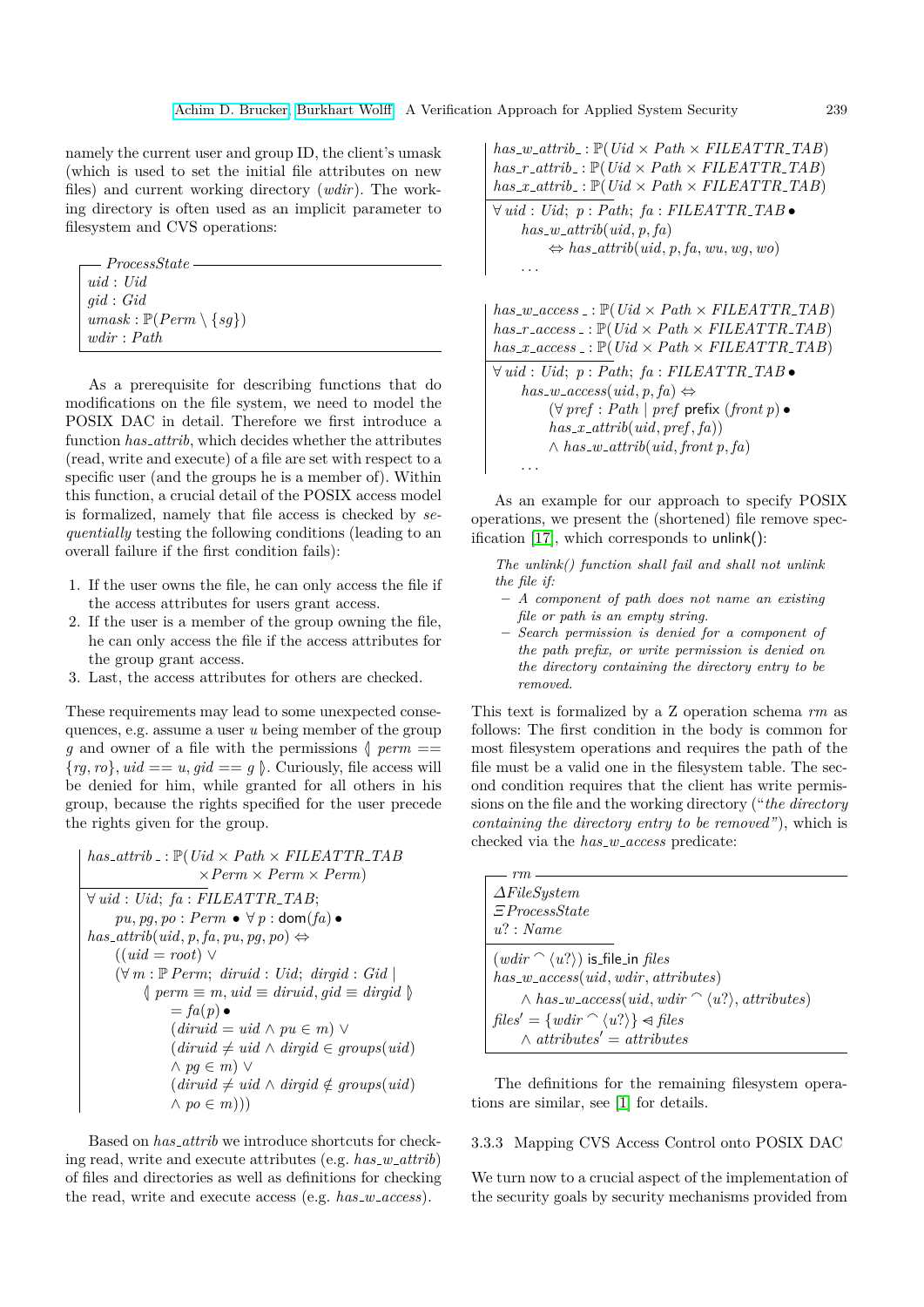standard POSIX DAC: any CVS role will be mapped to a particular pair of system *owner* and a set of system *group*s. This mapping has the consequence of an inheritance mechanism for generating default roles when creating new objects in the repository. Additionally, there is a mechanisms to "down-scale" and "up-scale" the permissions in the repository for the CVS administrator (not described here).

For every CVS operation, the server determines the CVS role according to the client's CVS ID and password. These roles are then mapped to POSIX user and group IDs, and these are compared to the file attributes of the files and directories the operations operates on. This translation is done by the two functions *cvsperm*2*uid* and *cvsperm*2*gid*.

 $cvsperm2uid : Cvs\_Perm \rightarrow Vid$  $cvsperm2$ *gid* :  $Cvs\_Perm \rightarrow Gid$ *users* : P *Uid root ∈/* ran *cvsperm*2*uid* ran *cvsperm*2*uid ∩ users* = ∅  $r$ an  $cvsperm2gid \cap [$   $|(x:users \bullet \textit{groups}(x)) = \varnothing$ ran  $cvsperm2uid \triangleleft groups = \{x : Cvs\_Perm\bullet\}$  $cysperm2uid x \mapsto$ *{c* : *Cvs Perm |* (*c, x*) *∈ cvs perm order • cvsperm*2*gid c}}*

It is important to notice that CVS IDs (*Cvs Uid*) are independent of POSIX IDs (*Uid*) and that the POSIX IDs which are used by CVS are disjoint from "normal" POSIX user IDs, i.e. it is impossible to login with such a special POSIX ID.

From these distinctness constraints follows that the POSIX system administrator and the CVS administrator may be different. Moreover, we require that the group table (administrated by the system administrator and nobody else) is compatible with *cvs perm order*. These requirements have to be assured during installation of a CVS server.

The CVS repository is a subtree of the normal filesystem; its root is denoted by the absolute path *cvs rep* and all paths inside the repository are relative to the root *cvs rep*. Further, the administrative files of CVS are stored in the *CVSROOT* directory, which is a subdirectory of *cvs\_rep*, and the file that contains all authentication information is called *cvsauth* and is located inside *CVSROOT*.

*cvs rep* : *Path CVSROOT* : *Name cvsauth* : *Name*  $auth\_of : Data \rightarrow AUTH\_TAB$  $data\_of: AUTH\_TAB \rightarrow Data$ 

ran  $data\_of \subseteq$  dom  $auth\_of$ *∀ x* : dom  $auth_of \bullet data_of(auxth_of x) = x$  $∀x : AUTH\_TAB \bullet auth\_of(data\_of x) = x$ 

## 3.3.4 Modeling the CVS Filesystem

A major design decision for our specification is to enrich the *FileSystem* state by new state components relevant to CVS, or more precisely, the combined client/server component of CVS. In CVS, working copies contain specific attributes assigned to the files; we restrict ourselves to security relevant attributes, i.e. the CVS client ID and password, and the path *rep* where the file is located in the repository. This information is kept in an own table implicitly associated to the working copies.

 $CVS \_ATTR \equiv [rep : Path; f\_uid : Cvs\_Uid]$  $CVS \text{ } \angle ATTR \text{ } \angle TAB \equiv Path \rightarrow CVS \text{ } \angle ATTR$ 

Due to the space reasons, we only show some requirements of the combined POSIX and CVS filesystem:

- **–** working copies and the repository are distinct areas of the filesystem.
- **–** the repository contains a special directory that contains the administrative data of CVS. Certain restrictive access permissions must be ensured to this directory and its contents to preserve the system integrity.
- **–** requirements on file attributes within the repository: **–** since the owners of files must be POSIX user IDs that are disjoint from "regular" POSIX user IDs, and the group IDs must be legal with respect to the CVS role hierarchy. This guarantees that regular users only have the rights described by the file attributes for others. Thus, our initial invariant for the base directory of the repository implies that such a user cannot do anything, using only POSIX operations, within the repository.
	- **–** read, write and execute permissions are the same for user and group. Together with our group setup this ensures that the initial CVS role and all roles with higher precedence have the same rights to access that file.

These invariants are formally described in the axiomatic definition:

*attr in rep* : P *FileSystem attr in root* : P *FileSystem attr outside root* : P *FileSystem*  $∀$  *fs* : *FileSystem* • *attr\_in\_rep*(*fs*)  $\Leftrightarrow$ (*∀ p* : dom *fs.files |* (*cvs rep* prefix *p*) *•* (((*fs.attributes p*)*.uid*) *∈* ran *cvsperm*2*uid ∧* ((*fs.attributes p*)*.gid*) *∈ groups*((*fs.attributes p*)*.uid*) *∧* (*ru ∈* ((*fs.attributes p*)*.perm*) *⇔ rg ∈* (*fs.attributes p*)*.perm*) *∧* (*wu ∈* ((*fs.attributes p*)*.perm*) *⇔ wg ∈* (*fs.attributes p*)*.perm*) *∧* (*xu ∈* ((*fs.attributes p*)*.perm*) *⇔ xg ∈* (*fs.attributes p*)*.perm*))) *. . .*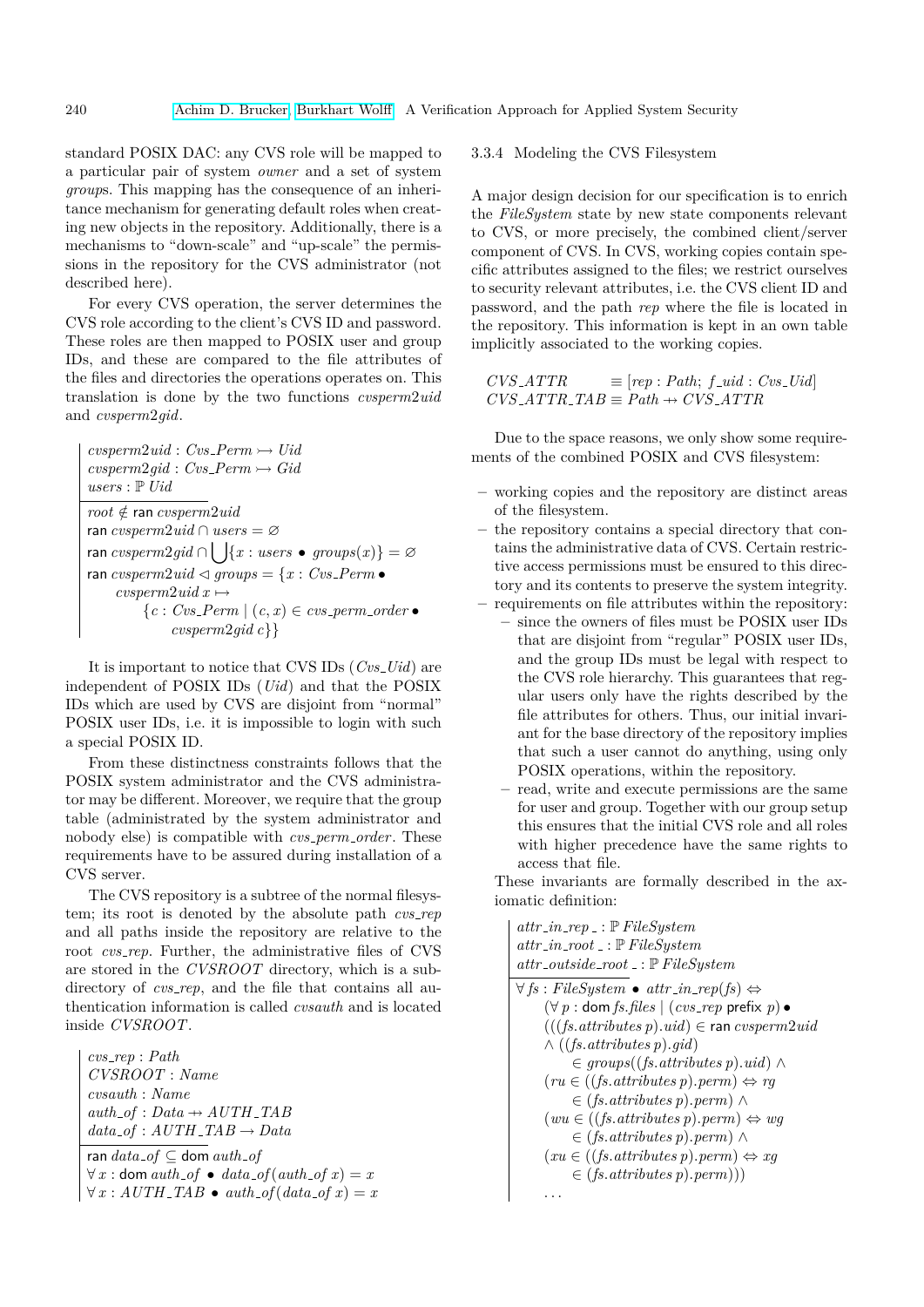*cvs ci ∆Cvs FileSystem ΞProcessState p*? : *Path*  $has_r\_access(uid, wdir \cap p?$ , *attributes*)  $\emph{wdir} \in \text{dom}\; \emph{wcs\_attributes}$  $files' = files \oplus \{q : rep\_access(\theta Cvs\_Filesystem)((wcs\_attributes wdir).rep \cap p?\}$ *has*  $r$  *access*(*uid, wdir*  $\degree$  *cutPath*(*q*, (*wcs attributes wdir*)*.rep*)*, attributes*) •  $cvs$ <sub>*rep*</sub>  $\cap$   $q \mapsto$   $files(wdir \cap cutPath(q, (wcs_attributeswdir).rep))$ }  $a$ *dtributes*<sup> $\prime$ </sup> =  $a$ *ttributes*  $\oplus$  { $q$  :  $rep$   $access(\theta Cvs$  *FileSystem* $)((wcs$  *attributes*  $wdir)$ *.rep*  $\cap$   $p$ ?) | *has*  $r$  *access*(*uid,*  $w$ dir  $\cap$  *cutPath*(*q*, (*wcs attributes wdir*)*.rep*)*, attributes*)  $\bullet$  $cvs\_rep \cap q \mapsto \langle p \mid \text{perm} \equiv \{ru, rg\},\$  $uid \equiv \text{cusperm2} \, \text{uid}(\text{get}\text{-} \text{auth}\text{-} \text{tab}(\text{files})((\text{wcs}\text{-} \text{attributes}\text{ q}).\text{f}\text{-} \text{uid},$  $cvs\_password((wcs\_attributes q).f\_uid))$ ),  $gid \equiv cvsperm2gid(get\_auth\_tab(files)((wcs\_attributes q).f\_uid,$  $cvs\_password((wcs\_attributes q).f\_uid)))$ *|i}*  $wcs_$ <sub>*attributes'* =  $wcs_$ <sub>*attributes*</sub></sub>  $cvs\_{passwd'} = cvs\_{passwd}$ 

Fig. 4: The specification of the commit command (implementation architecture)

<span id="page-8-0"></span>We turn now to a formal description of the repository *within* the filesystem. This invariant of the system is captured in the state schema *Cvs FileSystem*:

| Cvs. FileSystem                                                                |
|--------------------------------------------------------------------------------|
|                                                                                |
| $FileSystem;$ wcs_attributes : $CVS \_ATTR \_TAB$                              |
| $\cos_2 p$ asswd: PASSWD_TAB                                                   |
|                                                                                |
| dom $wcs\_attributes \subseteq$ dom files                                      |
| $(cvs_{\textit{rep}} \cap \langle CVSROOT, cvsauth \rangle)$ is file in files) |
| $attributes(cvs_{\neg} rep)$ =                                                 |
| $\langle \text{perm} \equiv \{ru, wu, xu, xg, sg\},\rangle$                    |
| $uid \equiv cvsperm2uid(cvs\_adm),$                                            |
| $gid \equiv cvsperm2gid(cvs\_public)$                                          |
| $attr\_in\_rep(\theta FileSystem)$                                             |
| $((attributes(cvs\_rep \cap (CVSROOT))).gid)$                                  |
| $= cusperm2gid(cvs\_adm)$                                                      |
| $attr\_in\_root(\theta{FileSystem})$                                           |
| $\wedge$ attr_outside_root( $\theta$ FileSystem)                               |

Additionally to *rep attributes*, we impose similar requirements for the administrative area of the repository by the predicate *attr in root*. Further, we describe in the predicate *attr outside root* the requirements for the data in the repository, i.e. files that are subject to version control. Both axiomatic definitions are omitted here.

[N](#page-3-0)ow we have established a basis for the operations on the combined POSIX and CVS environment. As in Sec. 3.2, we present the login and commit operations in order to compare the two different architecture levels.

Before we describe the operations of the CVS-Server we need to model the access to the CVS authentication table  $(get\_auth\_tab)$  that is part of the  $cvs\_rep$ *CVSROOT* directory and underlies the standard access discipline of CVS-Server. In particular, the authentication table is only modifiable by the CVS administrator, but not by any other client of the system.

$$
get\_auth\_tab : FILESYS\_TAB \rightarrow AUTH\_TAB
$$
  
...

The login operation updates the variable *cvs passwd*, provided that for the combination of user ID and password the authentication will succeed.

| $\cos\omega$                                                     |
|------------------------------------------------------------------|
|                                                                  |
| $\triangle C$ vs_FileSystem                                      |
| EProcessState                                                    |
| $cvs\_uid$ ? : $Cvs\_Uid$                                        |
| $cvs\_pwd$ ? : $Cvs\_Passwd$                                     |
| $(cvs\_uid?, cvs\_pwd?) \in \text{dom}(get\_auth\_tab \, files)$ |
| $\cos\beta$ passwd' = $\cos\beta$ passwd                         |
| $\bigoplus \{ \text{cos\_uid?} \mapsto \text{cos\_prod?} \}$     |
| $wcs\_attributes' = wcs\_attributes$                             |
| $\theta$ FileSystem = $\theta$ (FileSystem)'                     |

In the commit operation, the current working directory *wdir* can be restricted by the parameter *p*? to just one file or directory. All files below *p*? for which the client has access will be committed. We use the function *cutPath* to remove a given prefix from a path.

$$
\frac{cutPath : (Path \times Path) \rightarrow Path}{\forall a, b, c : Path \bullet cutPath(a, b) = c \Leftrightarrow a = b ^ c
$$

In contrast to the system architecture specification we also must determine the POSIX file attributes of the files. The particularity of the update and the commit operation is the use of *rep access* which computes the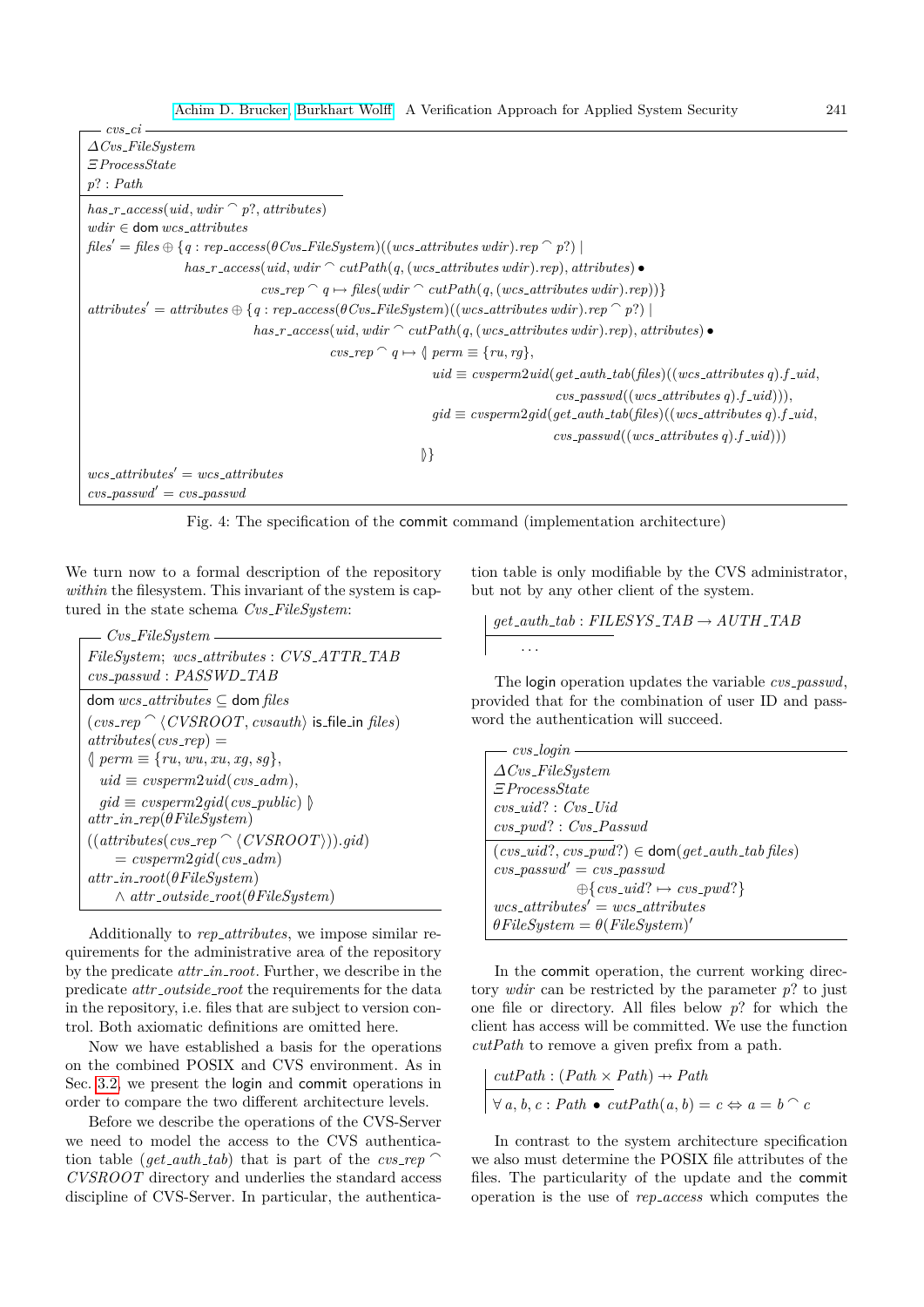paths into the repository to which the client has read access according to his CVS role.

$$
rep\_access: Cvs\_FileSystem \rightarrow Path \rightarrow \mathbb{P} \ Path
$$
\n
$$
\forall \text{ cfs: } Cvs\_FileSystem; \ p: Path \bullet
$$
\n
$$
rep\_access(cfs)(p) = \{q: Path \mid p \text{ prefix } q
$$
\n
$$
\land \text{ cvs\_rep} \cap q \in \text{dom } \text{cfs}.\text{files}
$$
\n
$$
\land (\exists \text{ idpwd}: \text{ cfs. } \text{cvs. } \text{passwd} \bullet \text{ idpwd} \in \text{dom } (\text{get\_auth\_tab} ( \text{ cfs. } \text{files})) )
$$
\n
$$
\land (\text{has\_r\_access}(\text{cvsperm2uid}(\text{get\_auth\_tab} (\text{cfs}.\text{files}) (\text{idpwd})), \text{cvs\_rep} \cap q, \text{ cfs. } \text{attribute}) )
$$
\n
$$
\lor (\text{has\_x\_access}(\text{cvsperm2uid}(\text{get\_auth\_tab} (\text{cfs}.\text{files}) (\text{idpwd})), \text{cvs\_rep} \cap q, \text{ cfs. } \text{attribute}) )
$$
\n
$$
\land \text{cvs\_rep} \cap q \text{ is\_dir\_in } \text{ cfs. } \text{files}))) \}
$$

The schema *cvs ci* (see Fig. 4) models the commit command. We require that the client has read access for the file or directory in the current working directory and sufficiently high-ranked role to modify the repository.

## **4 Formal Analysis**

A formal model, even if successfully type-checked, is in itself not a value of its own: it must be validated, e.g. by testing techniques or by formal proof activities as in our approach. In this section, we present a formal consistency check of the specifications, and we show that the implementation architecture is, in a formal sense, a refinement of the abstract system architecture. We specify and prove security properties of the type "no combination of user-commands will enable a user to write into the repository, except he has the required access rights".

#### *4.1 Checking the Consistency*

Two types of "sanity checks" are useful and have been carried out with HOL-Z [2] routinely:

- **–** definedness checks for all applications of partial functions in their context, as undefined applications usually indicate that some part of the precondition of a schema context is missing, and
- **–** checking the state invariant of all operation schemas; in particular, we require that in a schema, all syntactic preconditions (i.e. the conjuncts in the predicate part that contain occurrences of variables without stroke "'" and "!" suffix) suffice to show that a successor state exists.

Violating these conditions does not result in logical inconsistencies but in unprovable statements or operation definitions with undesired semantical effects.

## *4.2 Establishing the Refinement*

To prove that the concrete implementation architecture correctly implements the abstract system architecture, we have to define an abstraction schema *R* which relates the components of the abstract state to the components of the concrete state. In particular, we must map abstract names and data to paths and files in the sense of the POSIX filesystem, and the working copies and repositories of the abstract model must be related to certain areas of the filesystem, the authentication tables must be related, the user must not be *root* (the refinement simply does not work [other](#page-6-0)wise) and the file attributes in the concrete filesystem must be convertible along the mapping discussed in Sec.3.3.3.

Due to limited space, we will only show two constraints of *R* formally. As a prerequisite, let us define a function *Rname*2*path*, which maps abstract names, to file paths in the implementation model. One constraint is that *abs cvsauth* is mapped to the right path and that the authentication tables in both models are equal:

$$
Rname2path(abs\_cvsauth) = cvs\_rep
$$

$$
\bigg\langle \bigg\langle CVSROOT, cvsauth \bigg\rangle
$$

$$
authtab(rep) = get\_auth\_tab(files)
$$

The last constraint we present here enforces the abstract working copy to have a counterpart in the implementation working copy:

# *Rname*2*path*(*|*dom *wc|*) = dom *wcs attributes*

To verify the refinement relation *R*, following Spivey in [16], we must prove two refinement conditions for each operation on the abstract state and its corresponding operation on the concrete state: Condition (a) ensures that a concrete operation terminates whenever their corresponding abstract operation is guaranteed to terminate, condition (b) ensures that the state after the concrete operation represents one of those abstract states in which the abstract operation could terminate.

As an example of the refinement, we show the in[sta](#page-14-2)ntiation of conditions (a) and (b) for the CVS login operation. The refinement conditions, though, as defined in [16], assume that both operations have the same input parameters, but since we define them differently in our two models, we introduce an additional schema *Asm*, which is used to insert further assumptions into the refinement proofs (the effect could also have been achieved by a suitable renaming):

| Asm                                     |  |
|-----------------------------------------|--|
|                                         |  |
| $passwd$ ?, $cvs\_pwd$ ?: $Cvs\_Passwd$ |  |
| $uid?, cvs\_uid? : Cvs\_Uid$            |  |
| $passwd? = cvs\_pwd?$                   |  |
| $uid? = cvs\_uid?$                      |  |
|                                         |  |

In the case of the login operation, these assumptions are simple since the parameters are of the same type but differ in name. Instantiating condition (a) and (b) for the login operation and adding the assumption schema *Asm*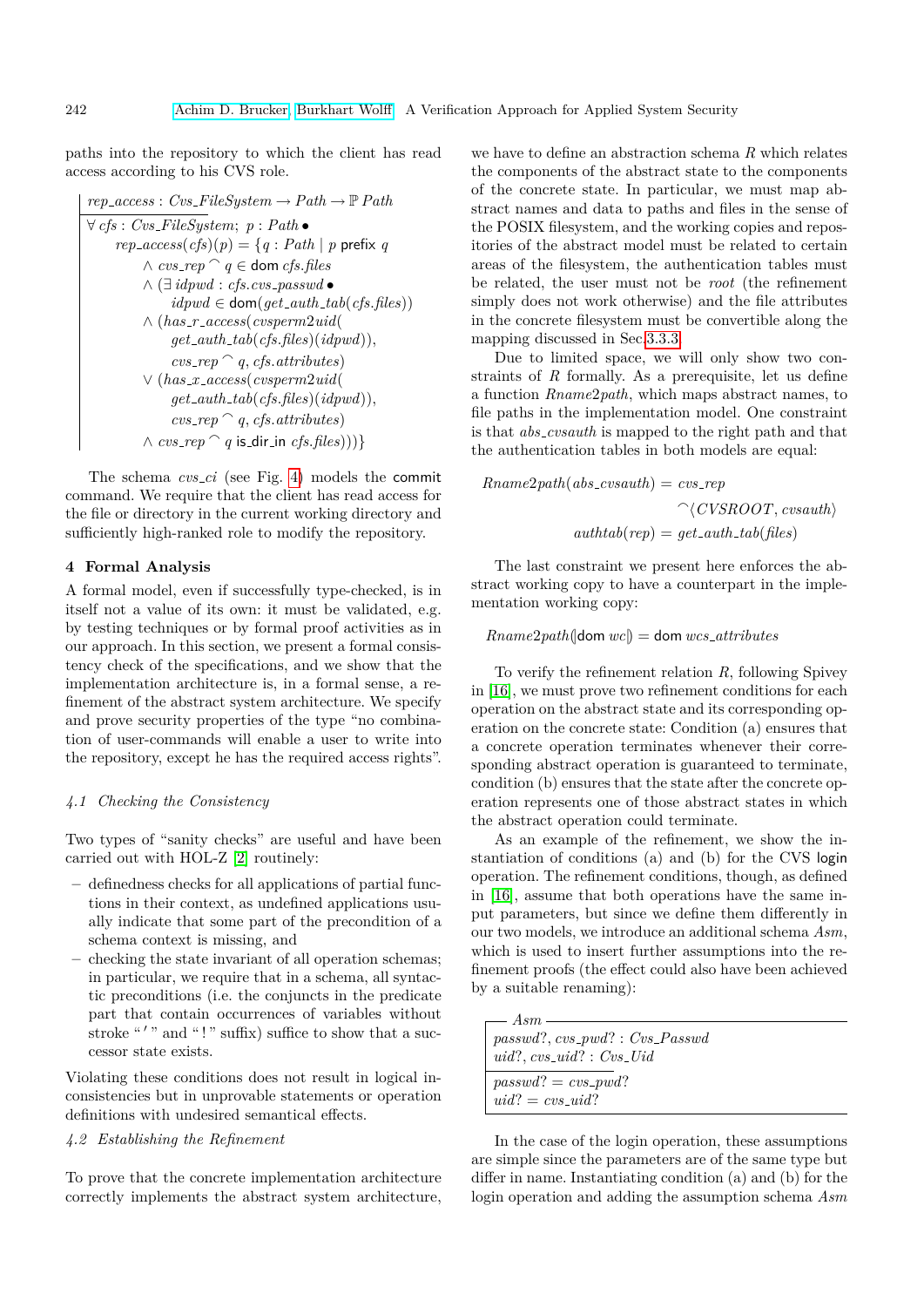leads to the following two proof obligations:

*login<sup>a</sup> ≡ ∀ ClientState*; *RepositoryState*; *ProcessState*; *Cvs FileSystem*; *passwd*?*, cvs pwd*? : *Cvs Passwd*; *uid*?*,*  $cvs\_uid$ ? :  $Cvs\_Uid$   $\bullet$ *Asm*  $∧$  pre *abs\_login*  $∧$   $R$   $⇒$  pre *cvs\_login login<sup>b</sup> ≡ ∀ ClientState*; *RepositoryState*; *ProcessState*; *Cvs FileSystem*; *ProcessState<sup>0</sup>* ; *Cvs FileSystem<sup>0</sup>* ; *passwd*?*, cvs pwd*? : *Cvs Passwd*; *uid*? *cvs uid*? : *Cvs Uid • Asm ∧* pre *abs login ∧ R ∧ cvs login*  $\Rightarrow$  (*∃ ClientState'*; *RepositoryState'* •  $R' \wedge abs\_loain$ 

The obligations for the other operations are defined analogously. So far, we proved these obligations formally for the refinement of login, add and update. These proofs considerably helped us to identify subtle side-conditions in our model and thus to get our real CVS configuration "right".

### *4.3 Security Properties in Architecture Layers*

Specifying the security properties motivates a Z-section for the system architecture and one for the implementation architecture, both containing a classical *behavioral* specification. In *SysArchSec* we investigate security properties of the system architecture. In *ImplArchSec* we investigate the same properties and additional ones that are specific to the implementation architecture.

## 4.3.1 The General Scheme of Security Properties

As an interface between the operation schemas of the two architecture layers and the behavioral part allowing to specify safety properties, we convert suitably restricted operation schemas of both system layers into explicit relations over the underlying state. The purpose of these restrictions is to provide a slot for side-conditions that are related to the security model and not the functional model described in the previous sections:

$$
rop_1 = op_1 \wedge R_1
$$
  
...  

$$
rop_n = op_n \wedge R_n
$$

where each  $rop<sub>i</sub>$  represents the operation schema  $op<sub>i</sub>$ constrained by the restriction schema *R<sup>i</sup>* . Further the schema disjunction *step* represents the overall step relation of the system, which is converted into a transitively closed relation *trans*:

 $step = pop_1 \vee \ldots \vee pop_n$  ${\rm trans} = \{step \mid (\theta state, \theta state')\}^*$ 

In the literature, three types of properties can be distinguished: One may formalize properties over the *set of reachable states*, the *set of possible transitions* or the set of *possible sequences of states (traces)* of a system. While the first two types are only sufficient for classical safety invariants ("something bad will never happen"), the latter two allow for the specification of liveness properties ("eventually something good will happen"). The general scheme for properties over reachable states and possible transitions for safety properties and the schema for liveness properties looks as follows:

$$
SP_{RS} = \forall \sigma : \text{trans}(\text{init}) \bullet P\sigma
$$
  
\n
$$
SP_{RT} = \forall (\sigma, \sigma') : \text{init} \lhd \text{trans} \bullet P(\sigma, \sigma')
$$
  
\n
$$
LP_{RT} = \forall (\sigma, \sigma') : \text{init} \lhd \text{trans} \bullet
$$
  
\n
$$
\exists (\sigma'', \sigma''') : \text{trans} \bullet P(\sigma, \sigma', \sigma'', \sigma''')
$$

Note that the reachable states are restricted via the existential image operator or the domain restriction to the states (respectively transitions) reachable from the set of initial states init.

## 4.3.2 An Instance of the General Scheme: *RBAC write*

We will exemplify the scheme *SPRT* for a crucial security property, namely "the user may write in the repository only if he has RBAC-permissions", which we will call *RBAC write* in the following. Moreover, we will outline the inductive proof.

As a prerequisite, we postulate two arbitrary sets *knows* and *invents*; a client "knows" a set of pairs of roles and passwords, and "invents" only files from a given set [o](#page-10-0)f pairs from names to data. We assume *invents* to be closed under the *merge*-operation left abstract in our mod[el.](#page-10-1)<sup>4</sup> On this basis, we define a *security policy*, by providing suitable restrictions  $op_i R$  for the system operations.<sup>5</sup> For example, we restrict the add operation to elements in the domain of the *invents*-set, we assume login being restricted to roles and passwords the client *knows* set, the modify operation and add being restricted to data the client "invents". While these restrictions have a more technical nature, a more conceptual restriction of *abs ci* is as follows: in the role *cvs adm*, the authentication table may only be altered such that rights are withdrawn, not granted. A typical restriction looks as follows:

 $abs\_loainR \equiv abs\_loain$ *∧* [*cvs uid*? : *Cvs Uid*; *passwd*? : *Cvs Passwd |*  $(cvs\_uid?, passwd?) \in Aknows]$ 

<span id="page-10-1"></span><span id="page-10-0"></span><sup>4</sup> This is very similar to the concept of abstract crypt-functions and the closures *analz*, *synth* and *parts* in [10]; see discussion

<sup>5</sup> In practice, such security policies may be based on voluntary self-restrictions of users or enforced by administrative means.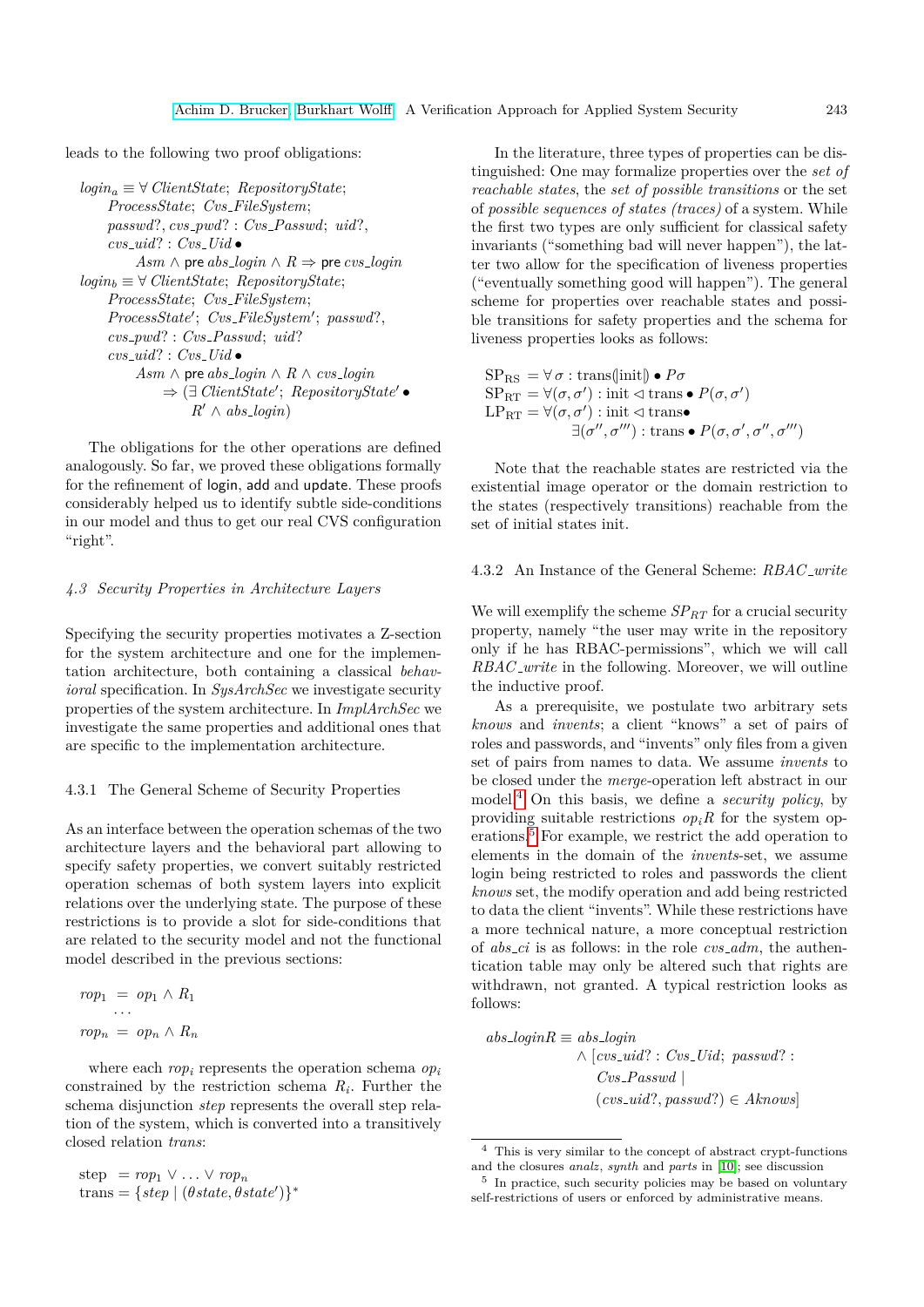Now we define the *step*-relation and its transitive closure of the system architecture layer:

 $step \equiv abs\_loginR \lor abs\_addR \lor abs\_ciR$ *∨ abs modifyR ∨ abs up ∨ abs cd AbsState ≡ ClientState ∧ RepositoryState*  $trans \equiv \{step \bullet (\theta AbsState, \theta AbsState)\}^*$ 

Finally, for constructing the proof goal *RBAC write*, we instantiate the *P* in our schema  $SP_{RT}$  by:

```
rbac write : . . .
∀ rep, rep0
: ABS DATATAB;
\forall rptab<sup>\prime</sup> : ABS_PERMTAB •
     rbac\_write(rep, rep', rptab') \Leftrightarrow(∀ f : dom rep'(rep(f) \neq rep'(f))\land (f, rep'(f)) \in invents)
               ⇒ (∃ m : knows \bullet(rptab'(f), \tauthtab(rep')(m))\in \textit{cvs\_perm\_order})
```
This property reads as follows: whenever there is a change in the repository, and the changed file stems from the users *invents*-set, the user must have valid permissions according to the *RBAC*-model. We observe that *rbac write* is *true* whenever the repository does not change, i.e.  $rbac\_write(r, r, rt)$  holds.

# 4.3.3 A Proof-Outline

We will now present an exemplary proof (performed with HOL-Z) for *RBAC write*. The initial proof goal stating that *RBAC write* holds is refined by unfolding elementary definitions and simplification of Z notation to the following proof state:

$$
[\![\sigma_0=(abs\_password, rep, rep\_permtab, wc, wc\_uidtab, wfiles);\n\sigma_1=(abs\_password', rep', rep\_permtab', wc', wc\_uidtab', wfiles');\nAbsState\sigma_0;\nAbsState\sigma_1;\n(\sigma_0, \sigma_1): {step • (\sigma_0, \sigma_1)}^*\n\implies \n\sigma_0: init\n\Rightarrow rbac\_write(rep, rep', rep\_permtab')
$$

Over this implication, we can now apply an induction rule over the transitive closure:

$$
[x \in \text{dom } r] \quad [y \in \text{ran } r] \quad \begin{bmatrix} P \ x \ y, \\ (x, y) \in r^* , \\ (y, z) \in r \end{bmatrix}
$$

$$
\begin{bmatrix} (a, b) \in r^* & P \ x \ x & P \ y \ y & P \ x \ z \end{bmatrix}
$$

$$
\begin{bmatrix} P \ x \ y, \\ (y, z) \in r \end{bmatrix}
$$

This leads to two base cases and the induction step; both base cases are trivially true due to observation  $rbac\_write(r, r, rt)$ . Now the induction steps, which looks after some massage as follows, remains to show:

$$
\lceil \, \ldots \, \rceil
$$

 $\sigma_{00} = (abs\_passwordx, repr, rep\_permtabx, wcx,$ *wc uidtabx, wfilesx*);  $\sigma_{01} = (abs_{\textit{p}} \textit{asswdy}, \textit{repy}, \textit{rep}_{\textit{p}} \textit{ermtaby}, \textit{wcy},$ *wc uidtaby, wfilesy*);  $\sigma_{10} = (abs\_passwordz, repz, rep\_permtabz, wcz,$ *wc uidtabz, wfilesz*);  $\sigma_{00}$ :  $init \Rightarrow \text{rbac\_write}(\text{repx}, \text{repy}, \text{rep\_permably});$  $(\sigma_{00}, \sigma_{01}) : \{ \text{step } \bullet (\sigma_0, \sigma_1) \}^*;$  $(\sigma_{00}, \sigma_{10}) : \{ \text{step } \bullet (\sigma_0, \sigma_1) \}$  $\mathbb{I} \Longrightarrow \sigma_{00} : init$  $\Rightarrow$  *rbac\_write*(*repx, repz, rep\_permtabz*)

Here, the point of proof refinement is the assumption  $(\sigma_{00}, \sigma_{01}) : \{ \text{step} \bullet (\sigma_0, \sigma_1) \}^*$ , which can be decomposed via the definition of *step* into a disjunction of schemas, where the input variables are existentially quantified. A generic tactic strips away the disjunctions and the existential quantifiers in the assumption. The result is a case split over all operations of the system architecture and universally quantified input parameters of all operations under consideration. Now, the observation is crucial that all operations except *abs ci* do not change the repository, and, as a consequence of observation  $rbac\_write(r, r, rt)$ , imply the truth of the step. We can therefore focus on the case *abs ci*:

 $[\, \ldots$  $(\sigma_{00}, \sigma_{01}) : \{ \text{step } \bullet (\sigma_0, \sigma_1) \}^*;$ *rbac write*(*repx, repy, rep permtaby*); *abs ci*(*abs passwdy, abs passwdz, filesq, repy, repz, rep permtaby, rep permtabz, wcy, wcz, wc uidtaby, wc uidtabz, wfilesy, wfilesz*)  $(\sigma_{00})$  : *init*;  $\mathbb{R} \Longrightarrow$  *rbac\_write*(*repx, repz, rep\_permtabz*)

This is the core part of an invariance proof: the system made a transition from an initial system state (with *repx*) to another (with *repy*) performing an arbitrary combination of operations *and* the system behaved well (i.e. *rbac write*(*repx, repy, rep permtaby*)). Now a commit operation (*abs ci*) occurs, and the question is if the resulting state (with *repz*) will also fulfill our safety property.

The core of this subproof is, of course, a case [dist](#page-3-0)inction following the definition of *abs ci* shown in Sec. 3.2: a file may be

1. in the repository *and not* in the working copy: then *abs ci* will change nothing,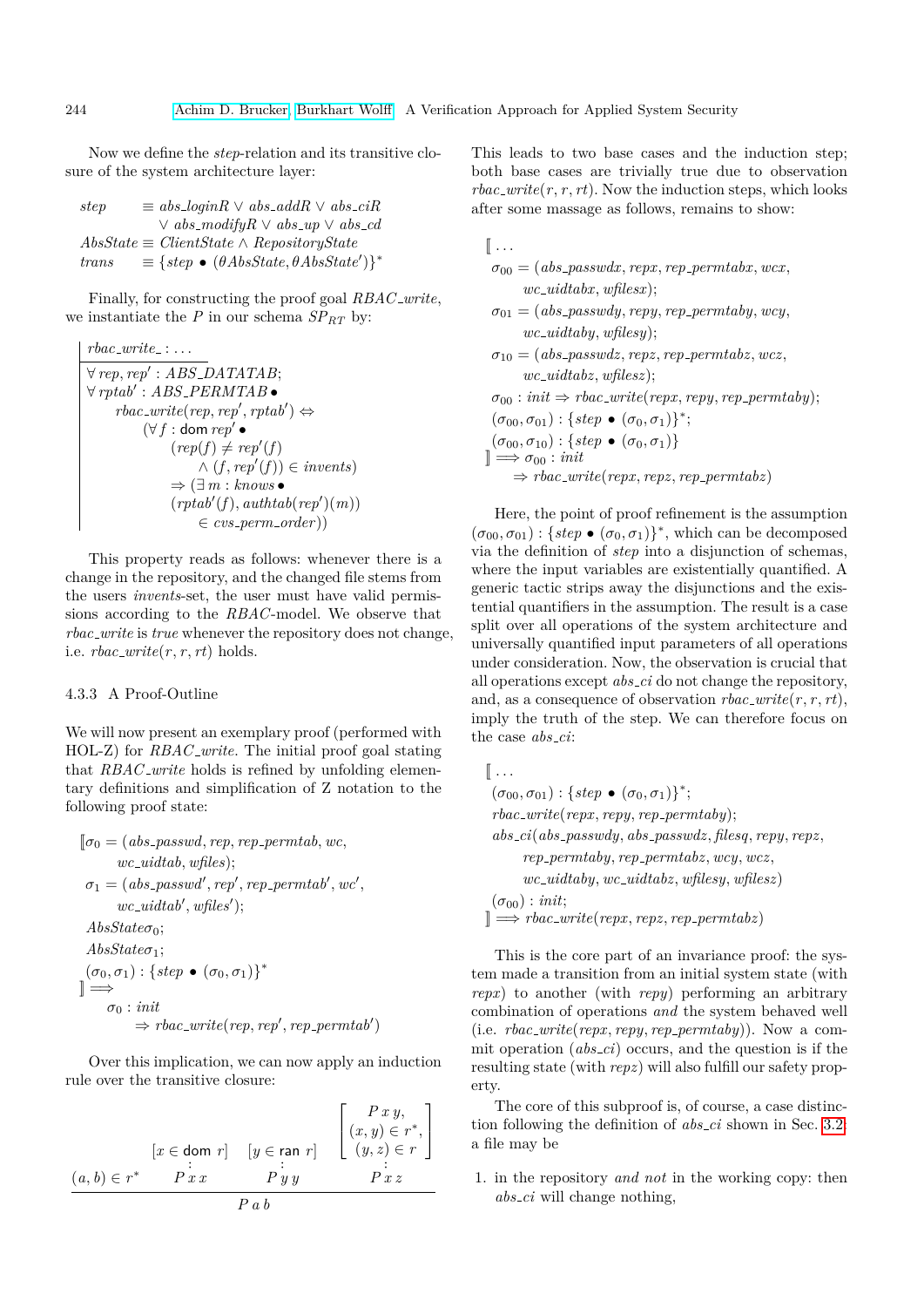- 2. in the working copy *and not* in the repository: then *abs ci* will only change the latter if the current credentials are is valid in which implies *write correct* as the *rep permtab* was changed accordingly,
- 3. both in the working copy *and* the repository: then *abs ci* will only change the file in the repository if the current credentials allow for *has access* which implies *write correct*.

The interested reader may note that the overall scheme of the proof follows the structure of the general scheme of the property descriptions, which allows for automated tactic support that copes with Z-related technicalities, the choice of the inductions, the decomposition of the specification and the systematic derivation of state components remaining invariant. Obviously, there is a high potential of automation for this type of proofs, such that the proof developer may be guided rather automatically to the critical questions in the induction step.

#### 4.3.4 Other Examples

The verification of the analogous property *RBAC read* is straight forward; files in the working copy of a client are either invented by him (via the operation modify) or stem from the repository, where the client knows a password to obtain sufficient permissions.

An important, but quite obvious liveness property in the *LPRT* -scheme is *RBAC do write*: Provided the client has access, it can change a file arbitrarily and perform operations leaving the repository changed accordingly; the proof immediately boils down to *abs ci* which is designed to fulfill this property. At first sight, *RBAC do write* looks very similar to *RBAC write*, however, note that both properties are independent: one could model an absolutely secure CVS-Server that never changes the repository. Such a model trivially fulfills *RBAC write*, but is ruled out by *RBAC do write*.

So far, *RBAC write* is formalized for a single-user client/server setting. Extending the analysis to a multiuser client/server model only requires simple modifications in the definition of the *step*-relation; via renaming of the working copies and the *invents* and *knows*-sets, instances of *abs ci*, *abs up* and *modify* for each client with individual working copy can be generated. Adding suitable restrictions (e.g. *invents* and *knows*-sets must be pairwise disjoint), *RBAC write* and similar properties remain valid.

It is well-known that security properties are usually not preserved under refinement (see discussion later). The reason is that *implementing* one security architecture by another opens the door to *new* types of attacks on the implementation architecture that can be completely overlooked on the abstract level. For example, on the implementation architecture, it is pos[sible t](#page-5-0)o realize an attack on the repository by combinations POSIX commands such as *rm* and *setumask* etc (see Sec.3.3.2). In principle, our method can be applied for this type of analysis of the implementation architecture as well. In this setting, the *step*-relation and the *init* is defined as:

$$
step_{impl} \equiv rm \lor setumask \lor \cdots \lor chmod
$$
  

$$
\lor \text{cos\_login} \lor \cdots \lor \text{cos\_update}
$$
  

$$
init_{impl} \equiv \text{ConcState}
$$
  

$$
\land [\text{wcs\_attributes} : \text{CVS\_ATTR\_TAB} |
$$
  

$$
\text{wcs\_attributes} = \varnothing]
$$

Although the proofs on the implementation architecture have the same structure as on the system architecture, they are far more complex since concepts such as paths, the distinction between files and directories, and their permissions are involved. Moreover, they require new side-conditions (for example, the refinement can only be established for the case that the user is not root) which were systematically introduced by the abstraction predicate *R*.

On the other hand, the higher degree of detail on the implementation architecture makes a formalization of new types of security properties possible: For example, since the crucial concept *directory* is present on the implementation level and since the existence of files can only be established by having access to all parent directories of a file, one can express confidentiality properties such as "the user can not find out that a file with name *x* exists in some directory of the repository" on this level.

## **5 Conclusion**

#### *5.1 Discussion*

We demonstrate a method for analyzing the security in off-the-shelve system components thus made amenable to formal, machine-based analysis. The method proceeds as follows: First, specify the system architecture (as a framework for formal security properties), second, specify the implementation architecture (validated by inspecting informal specifications or testing code), third, set up the security technology mapping as a refinement, and fourth, prove refinements and security properties by mechanized proofs. The demonstration of the method follows a case study of a security problem for a real system, the CVS client/server architecture. We believe that the method is applicable for a wider range of problems such as mission-critical e-commerce applications or egovernment applications.

The core of our approach is based on the presentation of the security technology mapping as data refinement problem. In general, it has been widely recognized that security properties can not [b](#page-14-9)[e ea](#page-14-10)sily refined — actually, finding refinement notions that preserve security properties is a hot research topic [8, 14]. However, standard refinement proof technology has still its value here since it checks that abstract security requirements are indeed achieved by a mapping to concrete security technology,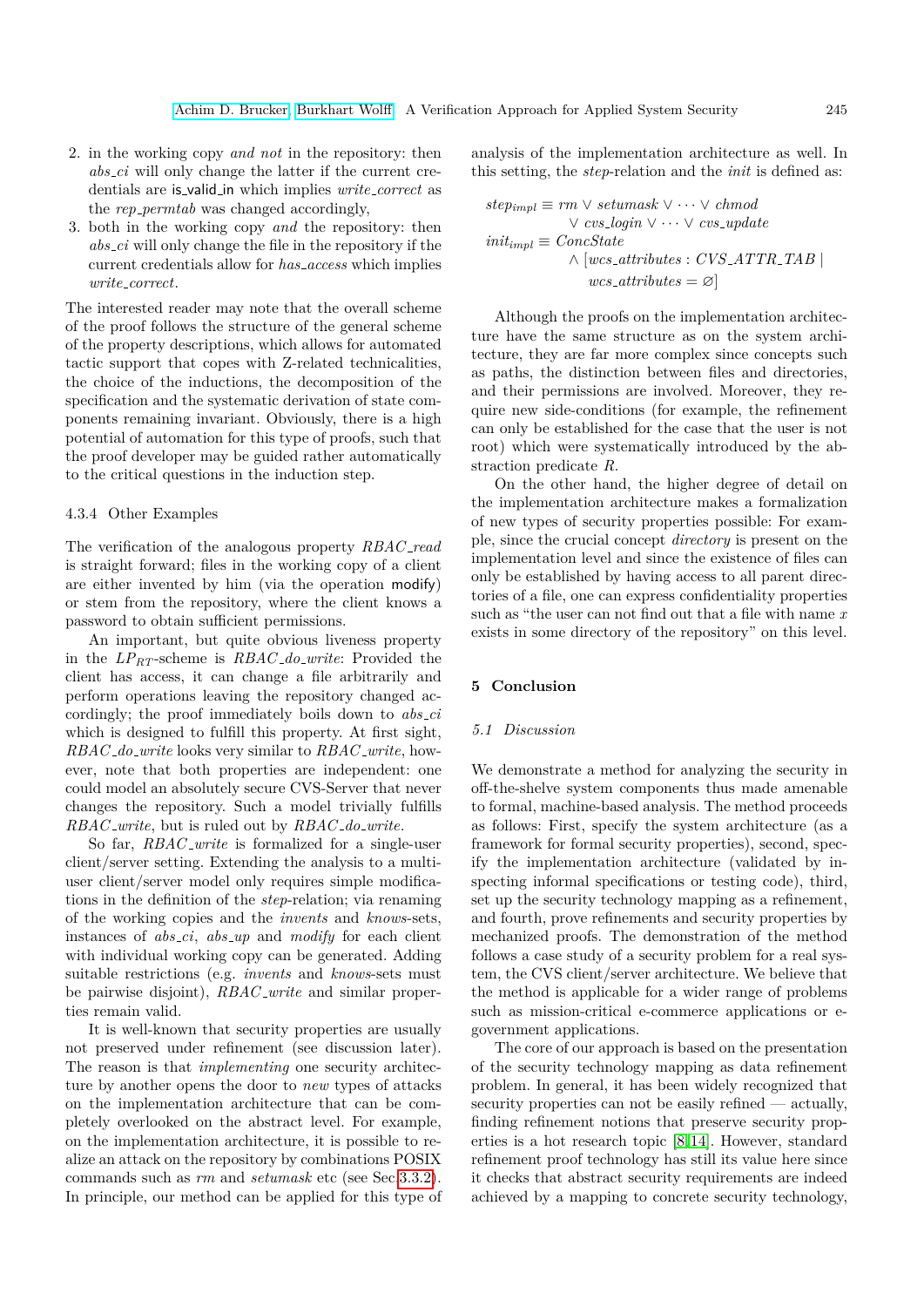and that implicit assumptions on this implementation have been made explicit. Against implementation specific attacks, we believe that specialized security property refinement techniques will be limited to restricted aspects. For this problem, in most cases the answer will be an analysis on the implementation level, possibly by reusing results from the abstract level.

In our approach, the analysis is based on interactive theorem proving while security analysis is often based on model-checking techniques for logics like LTL, the *µ*calculus or process algebras like CSP. While these techniques offer a high degree of automation, they possess well-known and obvious limitations: the state-space must usually be finite and in practice be very small, and the analysis tends to be infeasible for many models, in particular those imposed by system specifications. As a consequence, proof engineers tend to develop oversimplified and unsystematically abstracted system models. In contrast, in our approach technical concerns like the size of the system state-space, aesthetic concerns like naturalness of the modeling (in our example, we use architectural modeling) or methodological needs like realistic treatments of system specifications do not represent fundamental obstacles to the analysis. In particular the latter paves the way for the reuse of standard system models like POSIX. Moreover, we have the full flexibility of Z and HOL to express security properties at need.

Our case study shows that the presented technology and method makes the treatment of complex security problems possible. Naturally, the question arises how long the formalization and the proof work took. This question is hard to answer, partly because the method and technical components had been developed during the project, partly because library theorems had to be proven, partly because some contributors needed time to learn Isabelle. The overall case study took about 18 man months, including the development of tool support. An substantial part (about six man months) was the formalization and testing (i.e. reverse engineering) of the system which was done by Achim Brucker and Burkhart Wolff. The proof work was done by Frank Rittinger, Harald Hiss and Burhart Wolff. Using our tool support, we estimate that someone with experience in theorem proving would be able to solve a similar task (specifying a similarly complex system and proving the core security properties) in less than 10 months. By improving the general technology (e.g. better front-ends and tatic support) a further speed-up by a factor two seems feasible.

# *5.2 Related Work*

Sandhu and Ahn described in [12] a method for embedding role-based access control with the discretionary access control provided by standard Unix systems. Our model used this construction for providing the static roles, but extended it to a dynamic model.

Wenzel developed a [sp](#page-14-4)ecification of the basic Unix functionality, which was done in Isabelle/HOL and is part of the actual Isabelle [9] distribution. On the file system part, only a simple access model, not supporting groups and the concepts of set-id bits, is formalized.

[Our](#page-14-11) behavioral analysis is based on the same foundations as Paulson's inductive method for protocol verification [10]. Beyond the obvious difference, that Paulson research focus is on analysis (the language of protocols is deliberately small and restrictive) and not on modeling, technical differences consist merely in some details: Paulson uses specialized induction schemes which are automatically derived from the protocol-rules; these are considered as inductive rules defining the set of system traces. In contrast, we use standard induction over transitive relations, which leads to a different organization of the specification and the security properties and leads to different tactic support.

## *5.3 Future Work*

In our opinion, amazingly little work has been addressed to the specification of the POSIX interface; due to its often not intuitive features, its importance for security implementations and its high degree of reuse, this is a particularly rewarding target. We believe that our formalization is a starting point for a comprehensive, more complete model of the filesystem related commands.

Clearly, the formal proofs established so far do not represent a *complete* analysis of the (real) CVS-Server. Many more security properties can be formulated, and, by setting up different operation restrictions  $R_i$ , "bestpractice" security policies can be formally investigated. Moreover, in order to make implementation level security analysis more feasible, it could be highly rewarding to develop techniques and methods to reuse (abstract) system level proofs on the more concrete levels.

#### <span id="page-13-2"></span>**References**

- <span id="page-13-3"></span>1. A. D. Brucker, F. Rittinger, and B. Wolff. A CVS-Server security architecture — concepts and formal analysis. Technical Report 182, Albert-Ludwigs-Universität Freiburg, 2002.
- <span id="page-13-0"></span>2. A. D. Brucker, F. Rittinger, and B. Wolff. HOL-Z 2.0: A proof environment for Z-specifications. *Journal of Unive[rsal Computer Science](http://www.cvshome.org/docs/manual/)*, 9(2):152–172, 2003.
- <span id="page-13-1"></span>3. P. Cederqvist et al. *Version Management with CVS*, 2000. http://www.cvshome.org/docs/manual/.
- <span id="page-13-5"></span>4. K. Fogel. *Open source development with CVS*. The Coriolis Group, 1999.
- <span id="page-13-4"></span>5. Æ. Frisch. *Essential System Administration*. O'Reilly, 1995.
- 6. D. Garlan and M. Shaw. An introduction to software architecture. In *Advances in Software Engineering and Knowledge Engineering*, pages 1–39. World Scientific Publishing Company, 1993.